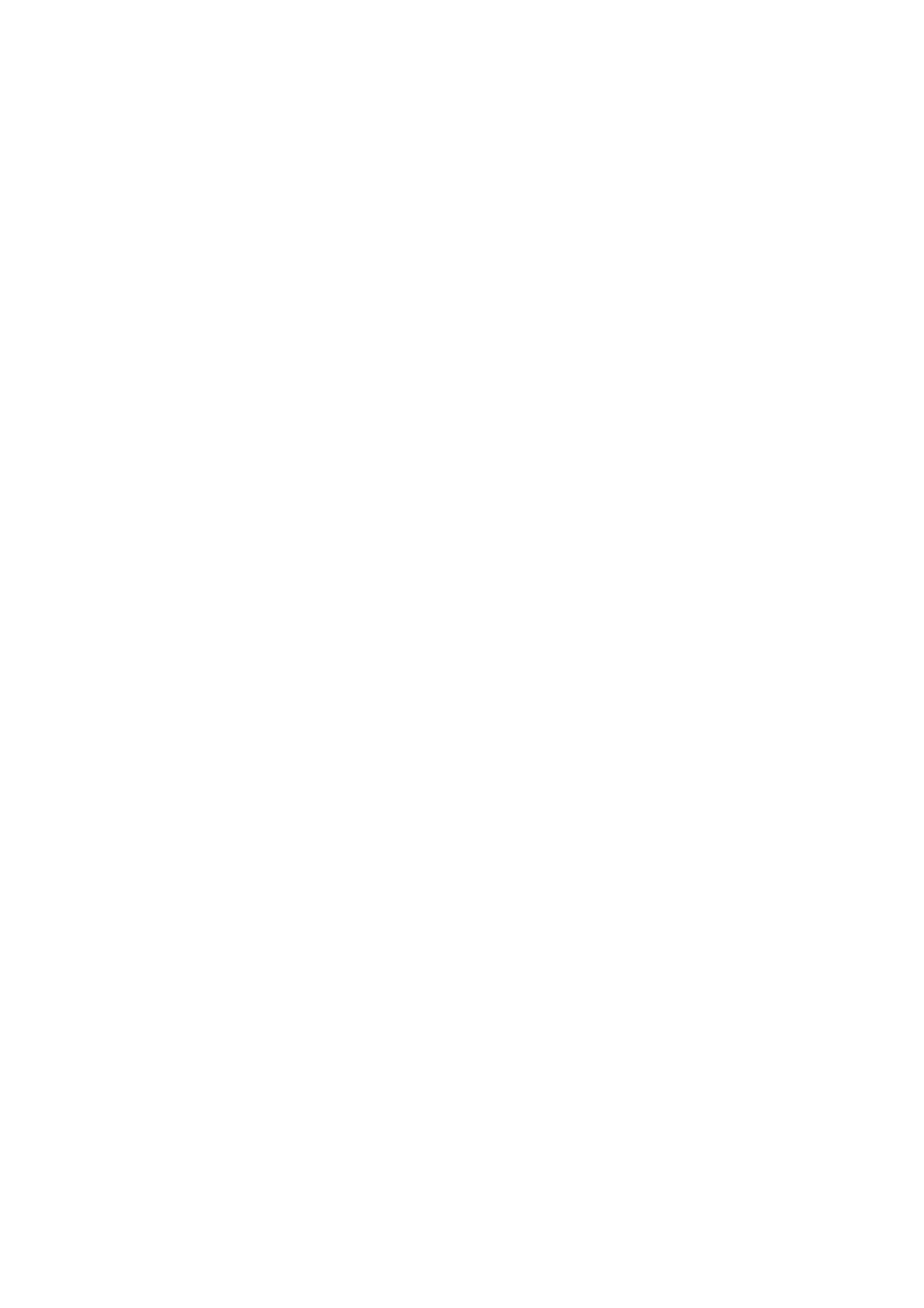## **List of changes**

If the text of this handbook is to be changed or completed the holder will be informed about it by means of bulletins authorized by the Design organisation or EASA agency. The new (corrected) sheets became the supplement of these bulletins. The holder is obliged to inscribe the received change into the List of changes and carry out the exchange of the invalid sheets for the valid ones. The changed or completed text parts win be indicated with a perpendicular sideline. Further they will be indicated on the lower border with the change number and date of the change issue.

| Serial No.<br>of the<br>change | Chapter | Sheet<br>numbers<br>concerned<br>by the<br>change | New<br>sheets<br>issue date | <b>Bulletin</b><br>number<br>where the<br>change<br>issued | Authorization<br>date of the<br>bulletin | Execution<br>date<br>Signature |
|--------------------------------|---------|---------------------------------------------------|-----------------------------|------------------------------------------------------------|------------------------------------------|--------------------------------|
|                                |         |                                                   |                             |                                                            |                                          |                                |
|                                |         |                                                   |                             |                                                            |                                          |                                |
|                                |         |                                                   |                             |                                                            |                                          |                                |
|                                |         |                                                   |                             |                                                            |                                          |                                |
|                                |         |                                                   |                             |                                                            |                                          |                                |
|                                |         |                                                   |                             |                                                            |                                          |                                |
|                                |         |                                                   |                             |                                                            |                                          |                                |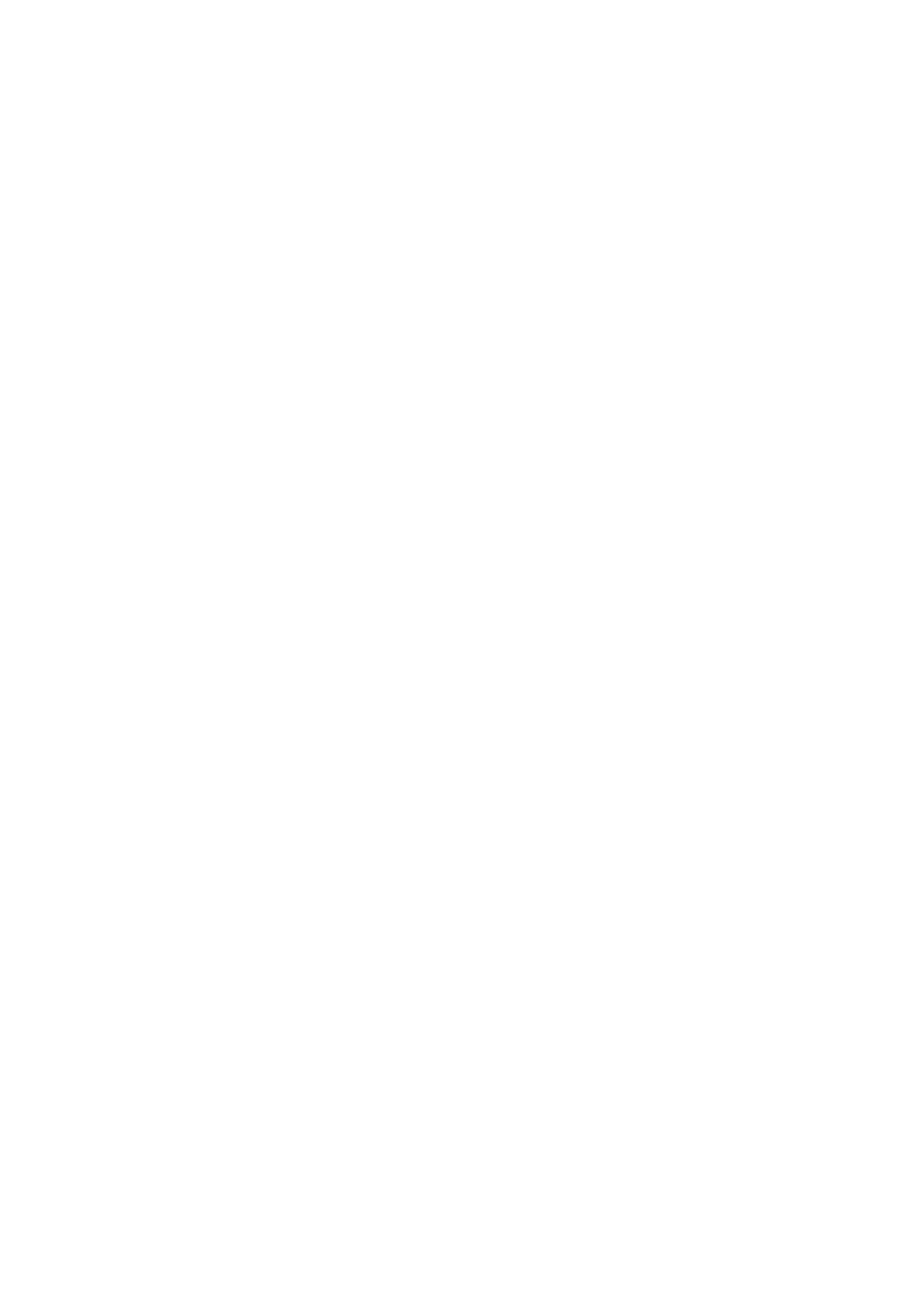

# **TECHNICAL DESCRIPTION**

## **Directions for use and maintenance**

## **of the emergency parachute**

## **ATL – 88/98 – S – 1**

**number P – 002 – 99**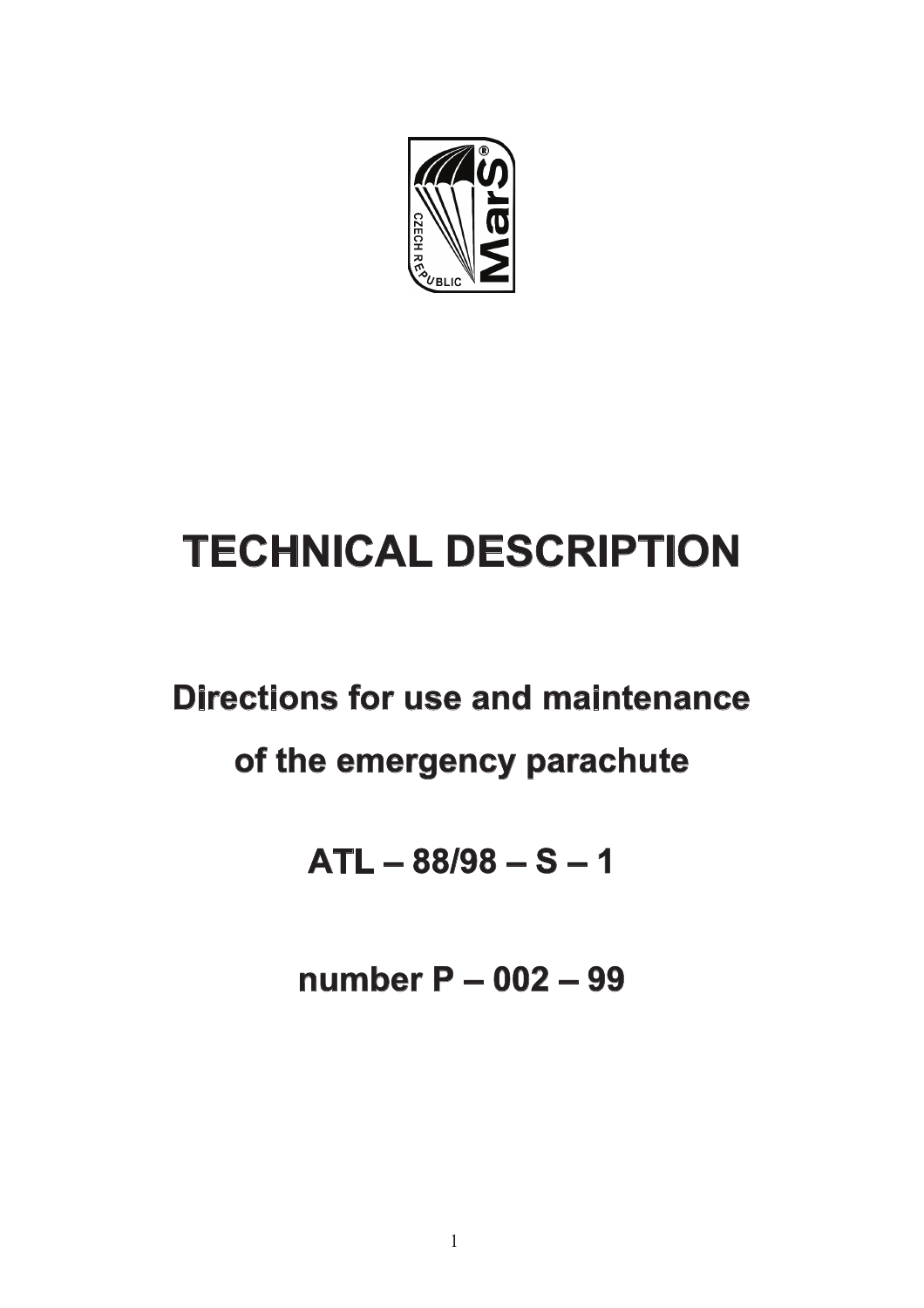## Table of contents:

Chapter I

Technical description of the emergency parachute ATL-88/98-S-1

| 1. Purpose                                     | No. 3    |
|------------------------------------------------|----------|
| 2. Technical parameters                        | No. 3    |
| 3. Function of the parachute                   | No.<br>6 |
| 4. Parachute construction                      | No. 6    |
| 5. List of changeable parts                    | No.<br>6 |
| 6. Technical description                       | No. 8    |
| Chapter II                                     |          |
| Instructions for the parachute's packaging     |          |
| 1. General instruction                         | No. 15   |
| 2. Parachute's inspection before the packaging | No. 15   |
| 3. Packaging aids                              | No. 16   |
| 4. Packaging of the parachute                  | No. 17   |
| <b>Chapter III</b>                             |          |
| Instructions for parachute's use               |          |
| 1. Parachute's preparation before flight       | No. 29   |
| 2. Parachute's opening                         | No. 29   |
| Chapter IV                                     |          |
| Parachute's storage and transport              |          |
| 1. Parachute's preparation for storage         | No. 30   |
| 2. Parachute's storage                         | No. 30   |
| 3. Parachute's transport                       | No. 30   |
| Chapter V                                      |          |
| Parachute's repair at the user                 | No. 31   |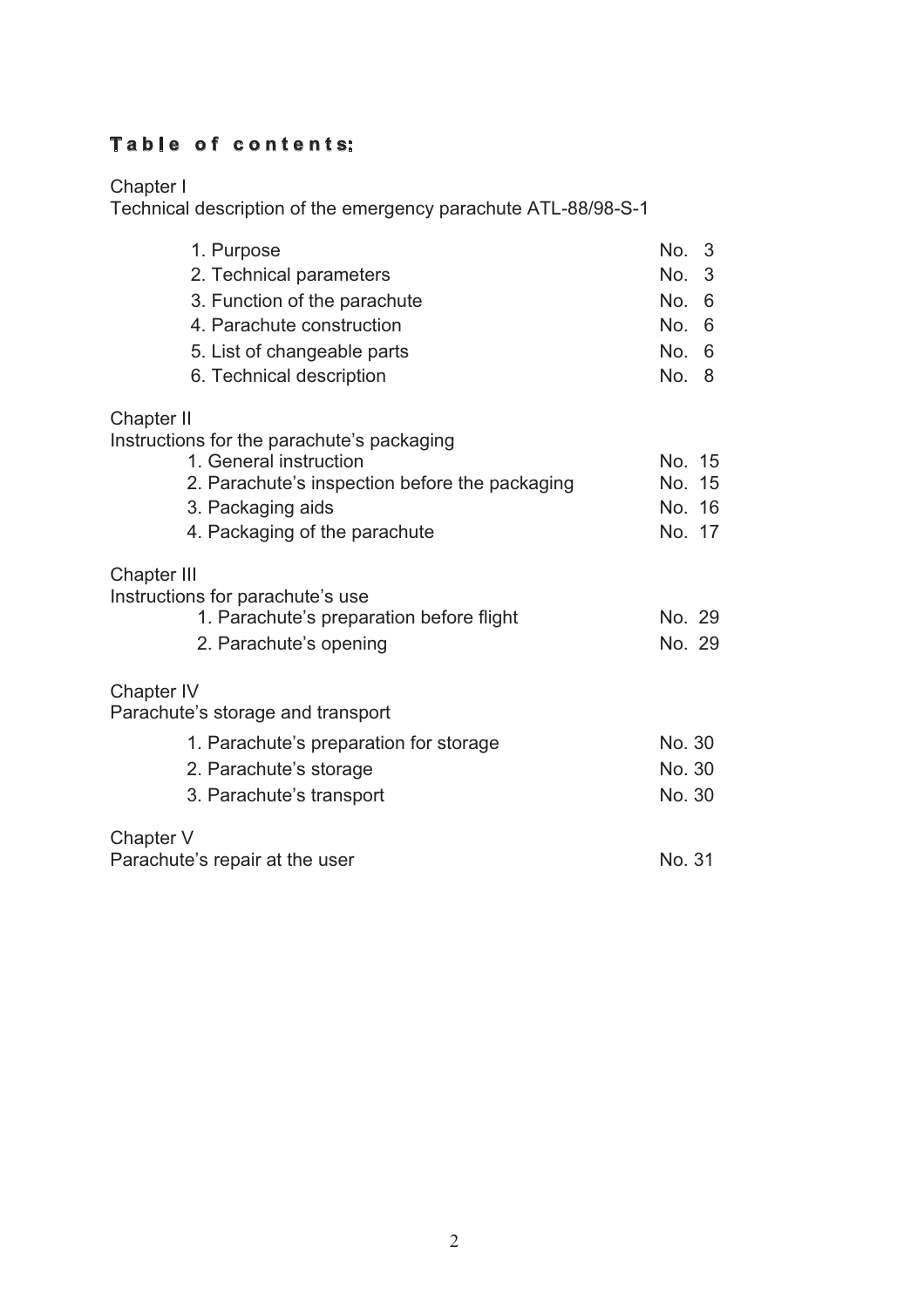## **CH A P T E R I**

## **Technical description of the emergency parachute ATL-88/98-S-1**

#### **1. Purpose**

 The emergency parachute ATL-88/98-S-1 (bellow only parachute) is designed personal parachute set to equipment aeroplanes, or so as so equipment crew, if need be traveller for use in emergency.

 Parachute in compliance with the requirements Technical Standard Order ETSO C23d and Aerospace Standard SAE AS 8015B.

 Parachute modification has the ETSO Authorization no. EASA.210.1011 Rev.A, issued by the EASA agency on the  $14<sup>th</sup>$  May 2008.

## **2. Technical parameters**

| a) | Basic parameters<br>- canopy's surface<br>- parachute's weight without portable bag:                                                                                                                                           |                 | $36 \text{ m}^2$<br>8,2 kg                                                                                      |
|----|--------------------------------------------------------------------------------------------------------------------------------------------------------------------------------------------------------------------------------|-----------------|-----------------------------------------------------------------------------------------------------------------|
|    | - diemensions of packed parachute                                                                                                                                                                                              | length<br>width | 405 mm<br>345 mm<br>120 mm                                                                                      |
|    | - needful force to the pulling out of the ripcord                                                                                                                                                                              | height          | 23 to 97 N                                                                                                      |
| b) | Construction<br>The parachute is produced in a unified construction.                                                                                                                                                           |                 |                                                                                                                 |
| C) | <b>Functional parameters</b><br>- vertical sinking speed at the load $G = 77$ kg<br>- swivelling through 360°                                                                                                                  |                 | up to 5 m.s <sup>-1</sup><br>8,6s                                                                               |
| d) | Product's restriction                                                                                                                                                                                                          |                 |                                                                                                                 |
|    | Parachute is restricted to use:<br>- the person's till the weight<br>(with equipment)<br>- to the speed in a moment open parachute<br>- minimal allowable high of the use<br>at the aircraft's speed<br>- temperatures imunity | 100 m           | 115 kg (254 lb)<br>277,8 km h <sup>-1</sup> (150 kt EAS)<br>110 km $h^{-1}$<br>from - 40 to + 93,3 $^{\circ}$ C |

Note:

The parachute showed the reliable function at the tests with the load's weight 138 kg at the speed 333,4  $km.h^{-1}$ .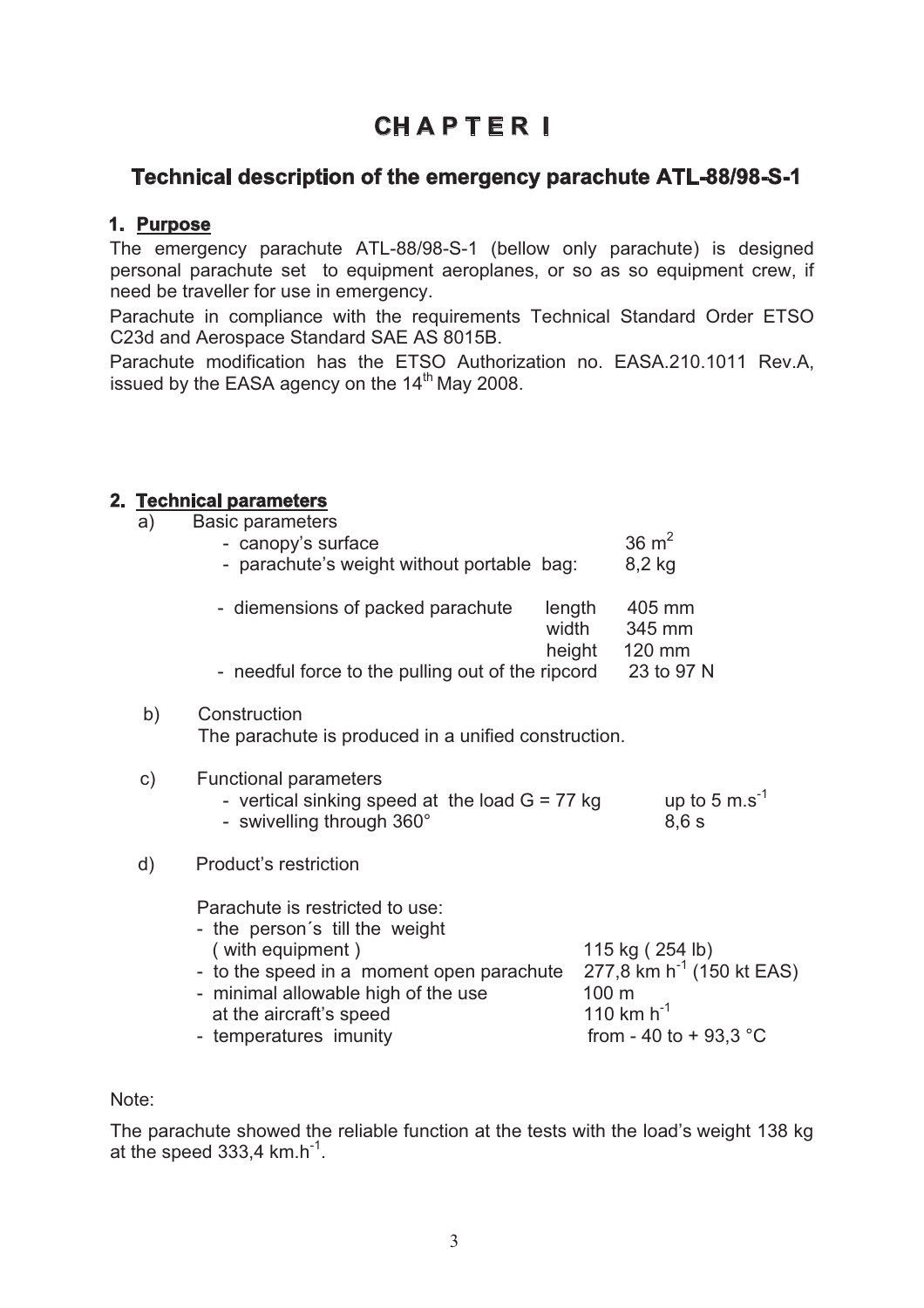#### e) Guarantee period

 The guarantee period is 5 years in the case of the timely carrying out of repair and change of the worn out parts, keeping the store and transport conditions and carrying out of the regular inspection and treatment that is linked with the parachute canopy's ventilation. The guarantee period comes in force from the parachute's dispatchment day for maximum 6 months from the date of production (marked on the canopy and on the label in the parachute's pack).

The manufacturer doesn't accept the reclamation in these following cases:

- if the parachute is damaged by forcible way or the instructions mentioned in Technical description and directions for use and maintenance are not observed
- if the parachute log book is not attached to the parachutes or if the operational records are not carried out correctly.

In case of logbook loss, visual check of the parachute will be carried out by an authorized person from producer. The check will be connected with a note about the parachute condition into Protocol of parachute inspection to issue parachute logbook copy. Record will be sent to producer and on the basis of satisfactory result of such record, producer issues a new parachute logbook with a sign ..DUPLICATE".

Visual inspection may be also carried out at the producer and in such a case; the note of parachute condition is stated in Check list.

In case that the parachutes are damaged, where the character of damage (stains of unknown origin, considerable burns, shifts of thread in fabric, damaged lines, worn out straps or other signs of great damage) supposes changes of mechanical-physical conditions of materials, the producer carries out tests of mechanical-physical conditions of parachute materials.

Provided that the parachute will require repair, producer will do so on the basis of agreement with user.

f) Lifetime

The basic parachute lifetime is 15 years from production date provided that instructions stated in Technical description and directions for use and maintenance are followed.

Basic parachute lifetime of 15 years is possible to extend after its check by the producer. The producer carries out visual check of the parachute and on the basis of its results extends its lifetime, maximum by 2 years.

 Testing of mechanical-physical conditions of material will be carried out by the producer only in case that the parachutes show damage, where the character of damage (stains of unknown origin, considerable burns, shifts of threads in fabric, damaged lines, worn straps and other signs of wearing out) supposes changes in mechanical-physical conditions of material.

 In case that the parachute requires repair, producer repairs the parachute on the basis of agreement with the user and determines the lifetime.

The parachute has to be presented for lifetime extension before the original lifetime runs out.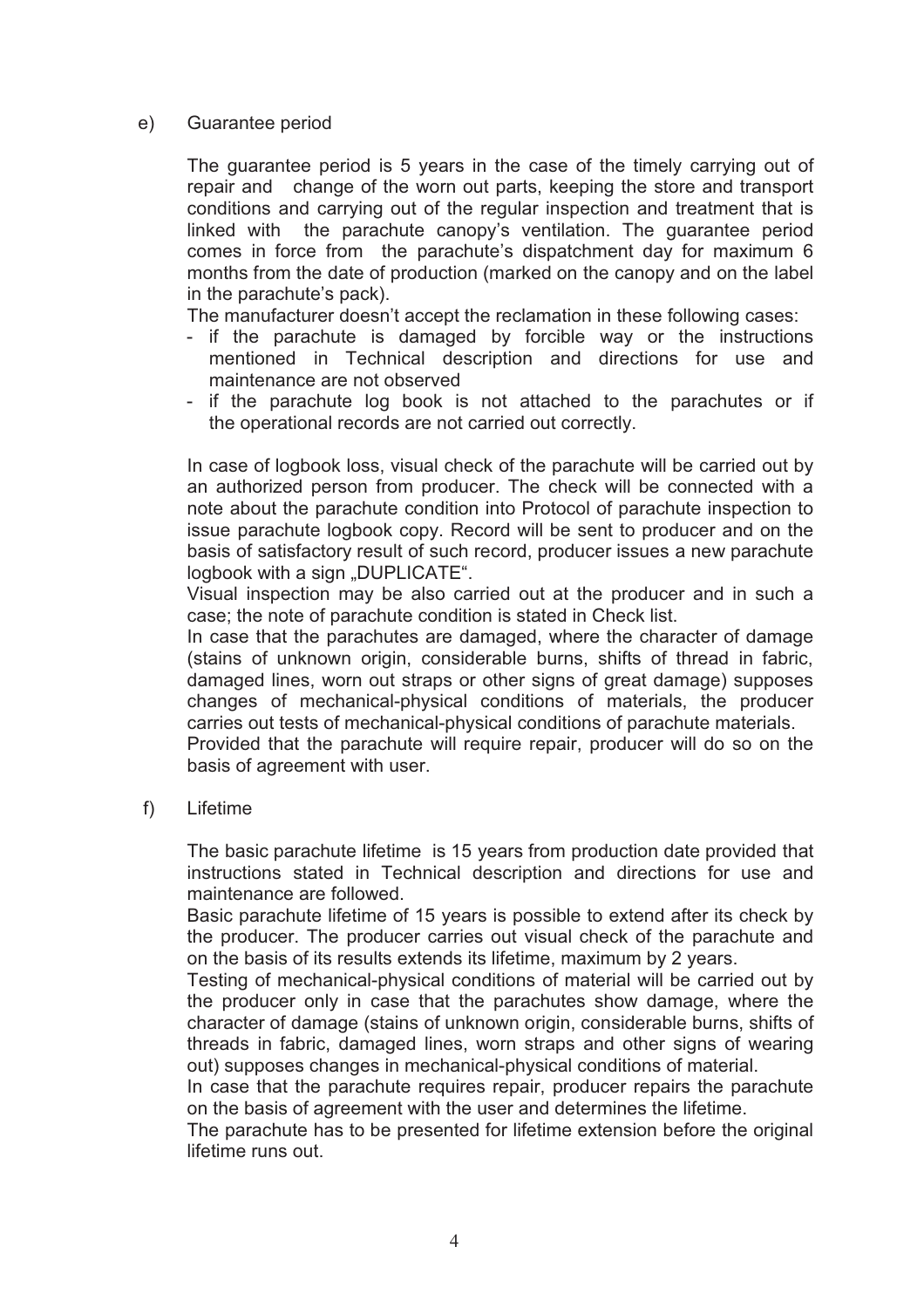It is possible to repeat such proceedings with well-preserved parachutes but only until the complete lifetime of 20 years.

If the user does not present the parachute before its lifetime runs out, it will only be extended until the lifetime extension date in the immediate future.

 During the time when the parachute lifetime is not extended, the producer does not guarantee parachute functions and in case of emergency situation does not bear any responsibility for possible damage on health and property.

g) Temperatures imunity of parachute ATL-88/98-S-1 is interval temperature from  $-40$  to  $+93,3$  °C and at the relative humidity corresponding to this temperatures.

The parachute can be packed before its use at the longest 365 days.

 It is necessary to examine the parachute in professional way after its every use and to send to the professional repair shop or to the production plant in the case of its damage.

The results from the examination are recorded into the parachute log- book.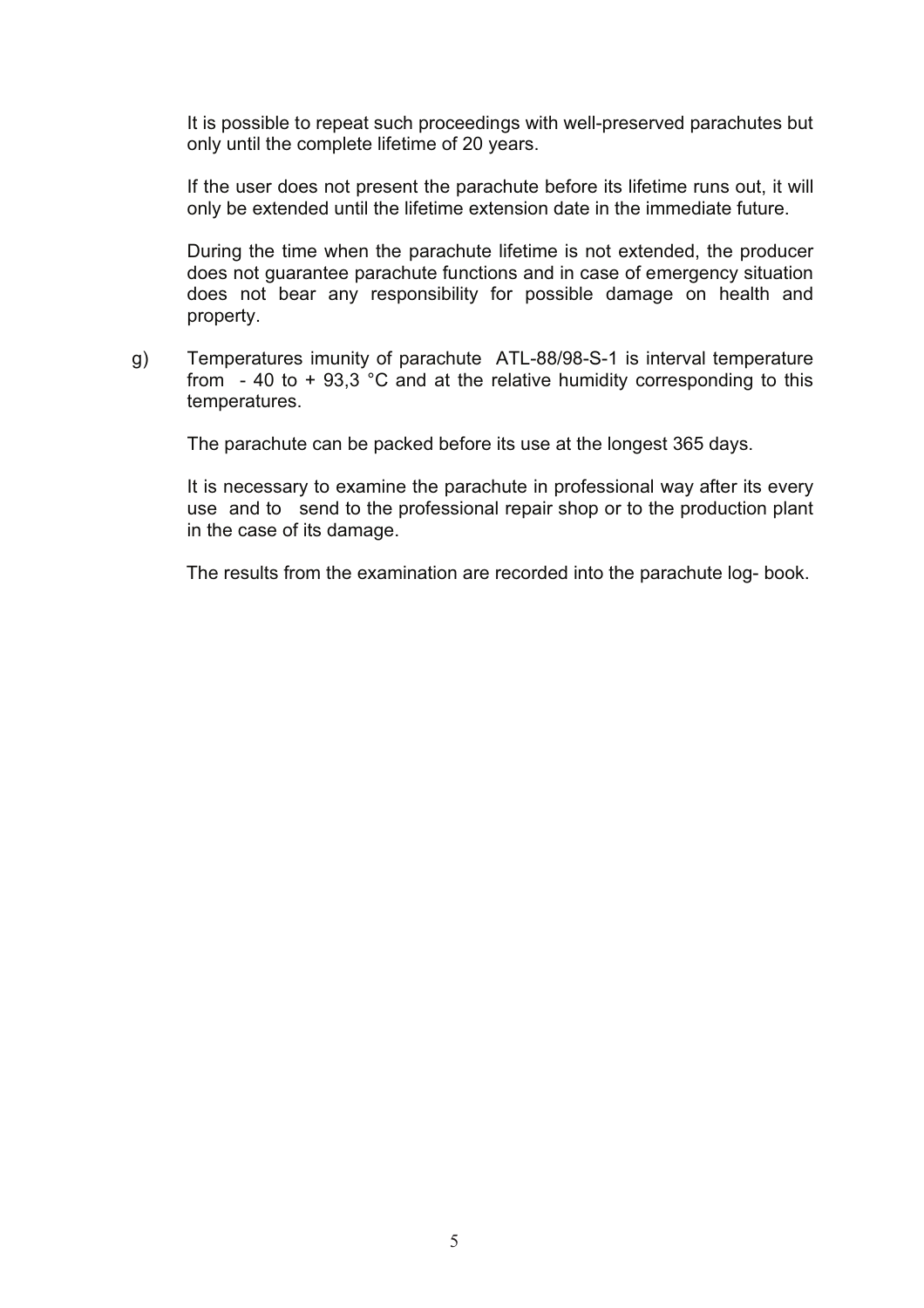#### **3. Function of the parachute**

After leaving of the plane the pilot puts the parachute into operation by means of the drawing out the release from the pocket positioned or the left side of the parachute harness at the pilot's breast height.

Drawing out of the ripcord upwards - from the waist to the pilot's chest - will cause an ecstasy of release's pins from the packing line's loops, the flaps of the parachute pack will release, a pilot parachute will bounce out to the air flow and it will draw out a canopy with the lines from the parachute pack. The lines will release from the tent rings of the closing flap, will stress and the canopy will fill up with the air. The filled canopy secures a quiet descent and a safe landing.

#### **4. The parachute construction (fig. 1)**

The parachute contains these main parts:

| $\mathbf{L}$   | pilot parachute    | PV - 031 - 1  | 1 piece |
|----------------|--------------------|---------------|---------|
| $\mathbb{I}$ . | connecting line    | SS - 054      | 1 piece |
| III.           | canopy             | $V - 070 - 2$ | 1 piece |
| IV.            | supporting harness | PS - 045 - 1  | 1 piece |
| V.             | parachute peck     | OP - 098 - 2  | 1 piece |
| VI.            | seat cushion       | SP-012        | 1 piece |
| VII.           | release (ripcord)  | $U - 063$     | 1 piece |
| VIII.          | portable bag       | $G - 59$      | 1 piece |

#### **5. List of interchangeable parts**

| 5.1. Pilot parachute | $PV - 031 - 1$                      |
|----------------------|-------------------------------------|
| 5.2. Connecting line | $S\check{S}$ - 054                  |
| 5.3. Seat cushion    | SP-012                              |
| 5.4. Release         | $U - 063$                           |
| 5.5. Portable bag    | $G - 59$                            |
| 5.6. Closing cord    | $1 = 400$ mm                        |
| 5.7. Rubber band     | $1\frac{1}{4} \times \frac{3}{8}$ " |
| 5.8. Rubber band     | $2 \times \frac{3}{8}$ "            |
| 5.9. Back padding    | $P-023$                             |
|                      |                                     |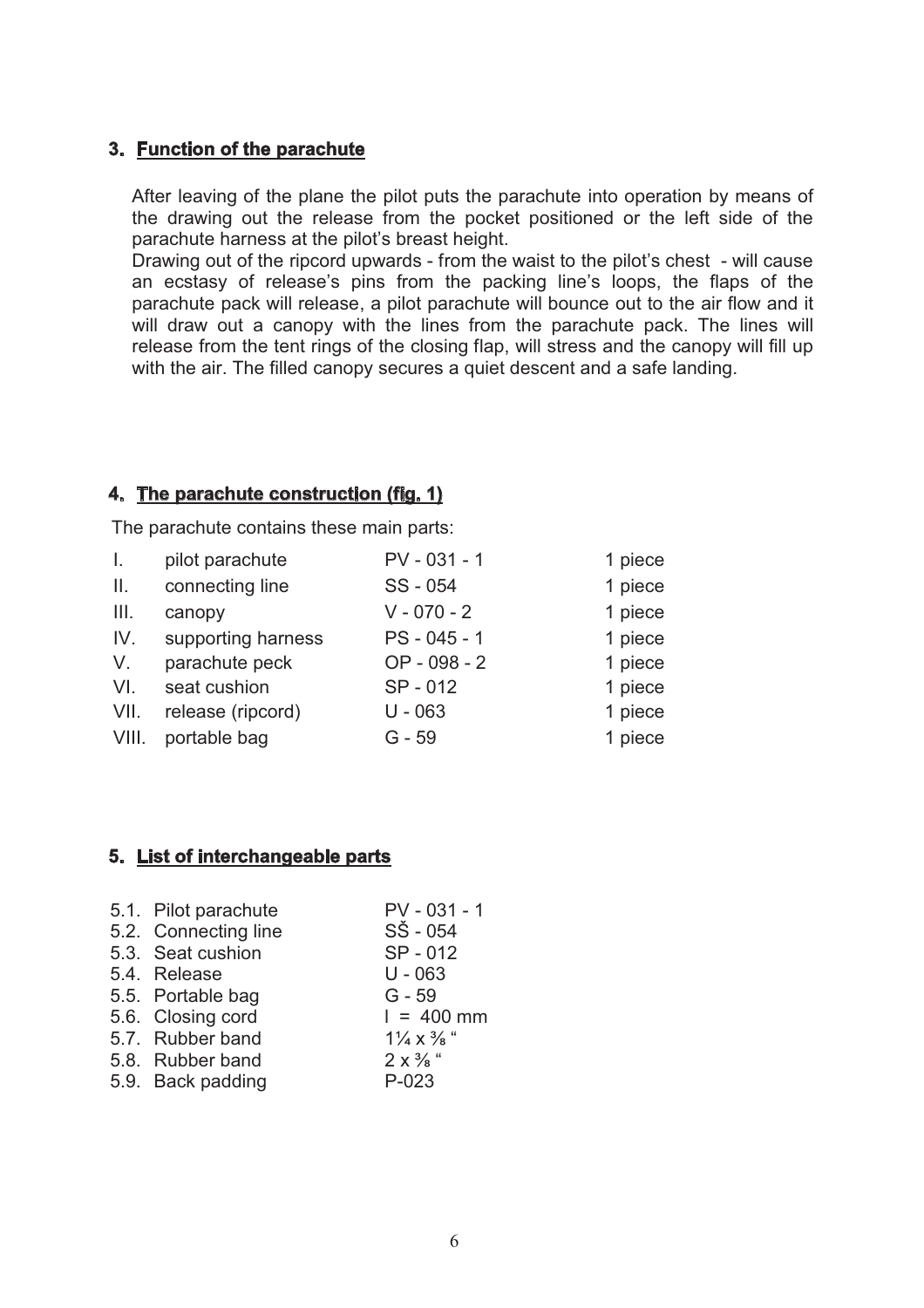

fig.1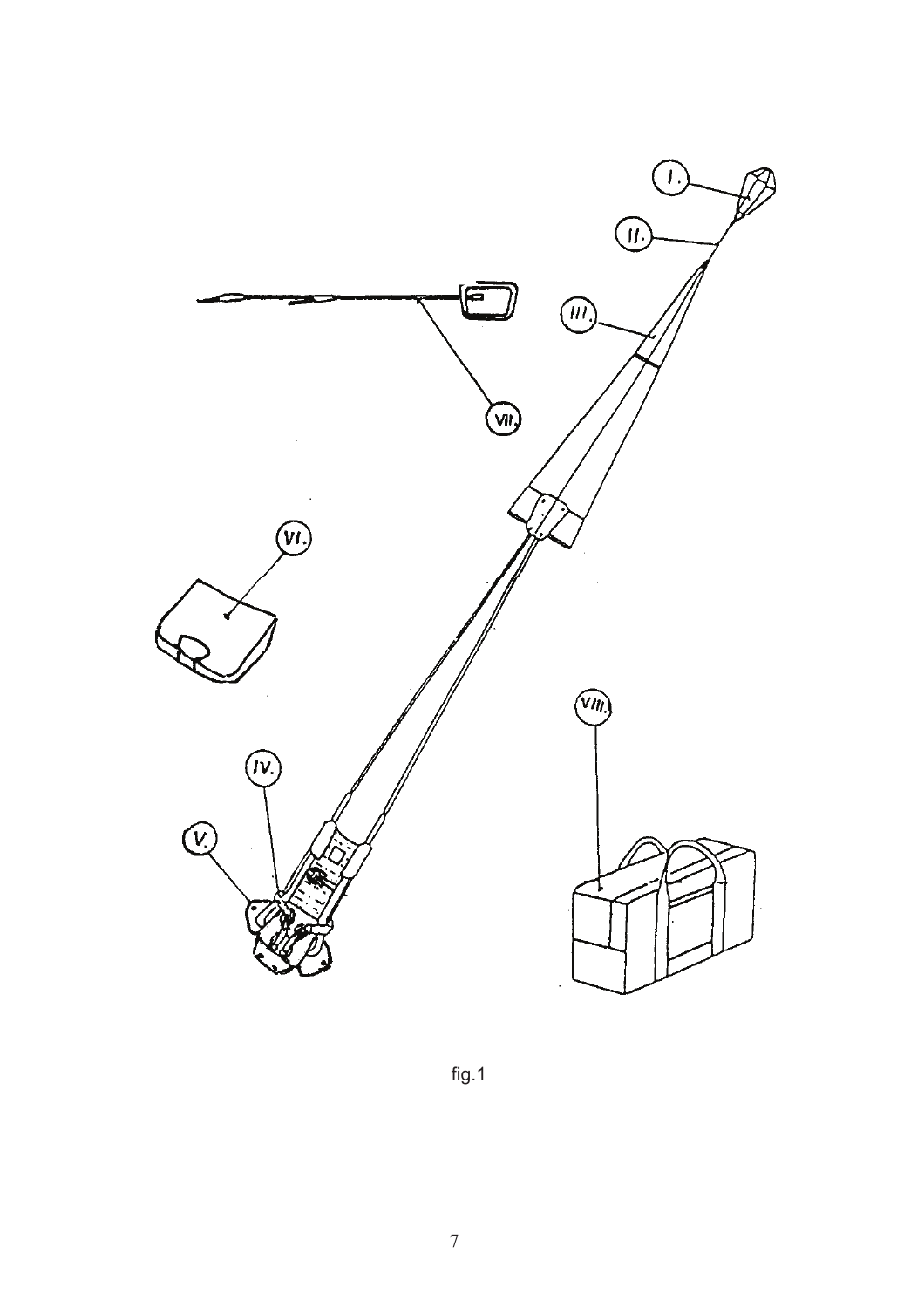#### **6. Technical description of the parachute**

#### 6.1.Pilot parachute PV - 031 - 1 (fig. 2)

It is assigned for the canopy's drawing with the lines out of the parachute's pack. The canopy's base (1) of the pilot parachute is made from polyamide fabric UTT 38866.

The section 2 in the shape of' triangular is made front polyamide clothing tulle - rough, business item 01200310300. The pilot parachute is reinforced with the edgings (3) that create a bridle (4) in the bottom part. A steel spring of the cylindrical shape (5) is sewn in the pilot parachute. In upper part of the pilot parachute and at the place of the spring's connection there are the edging loops sewn with brass rings (6) assigned for the passing through of the closing line and so for the folding and fastening of the pilot parachute in the parachute's pack.



fig.2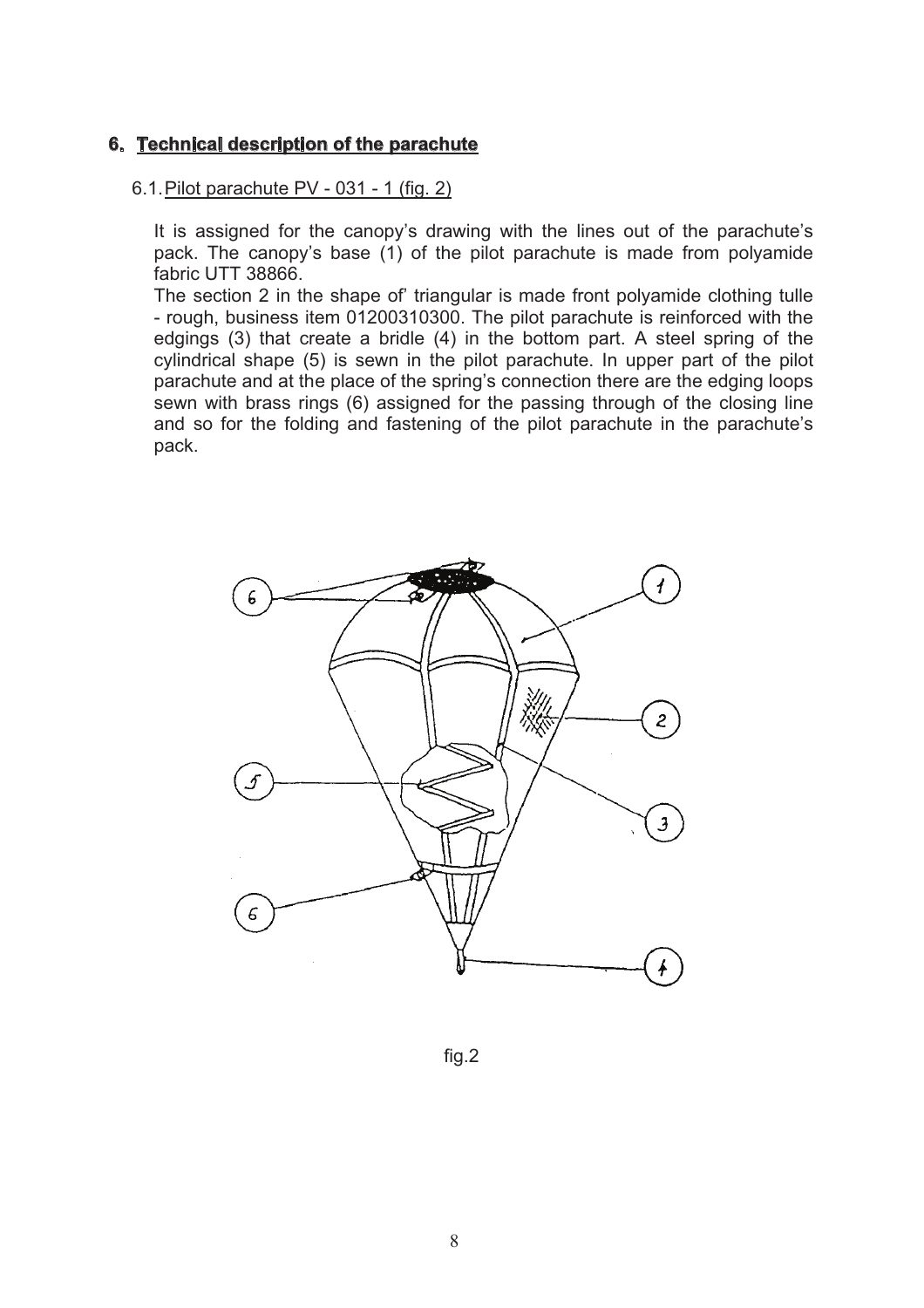#### 6.2.The connecting line SŠ - 054 (fig. 3)

The connecting line connects the pilot parachute with the pole lines of the main parachute canopy. The connection line is made of polyamide stitchbounded fabric whose length is 2000 mm. Both ends of the connecting line are fitted with the loops for the connection of the pilot parachute with the canopy.

fig.3

6.3.The canopy V - 070 - 2 (fig. 4)

The canopy (1) with the surface 36  $m^2$  is made of the polyamide fabric UTT 38866 and UTT 38960 and it consists of, 20 gores.

The canopy's construction is reinforced with 13 mm edgings - supporting (2) and circular (3), (4) and (5).

The bottom edge (6) and the pole whole's edge (7) are reinforced with the edgings 25 mm. The pole hole is stiffened with the pole lines (8).

In the back canopy's part two gores (9) are filled partly with the polyamide tulle – soft, business item 01200210300, securing stability, forward speed and parachute's controllability.

20 suspension lines (10) are attached to the canopy whoso length is 5000 mm and minimal strenght 2.600 N. In the bottom part the red control lines (11) are connected to the lines number 3 and 18. The suspension, lines are stowed during the packaging to the rubber bands 2 x  $\frac{3}{8}$  " and 11/4 x  $\frac{3}{8}$  " of the closing flap (12) that is sewn on the bottom canopy's edge near the suspension line number 11. The suspension lines No. 1 and 20 are fitted with coloured marking (13) near the bottom edge and near the loose ends of the supporting harness for the easier canopy's pleating.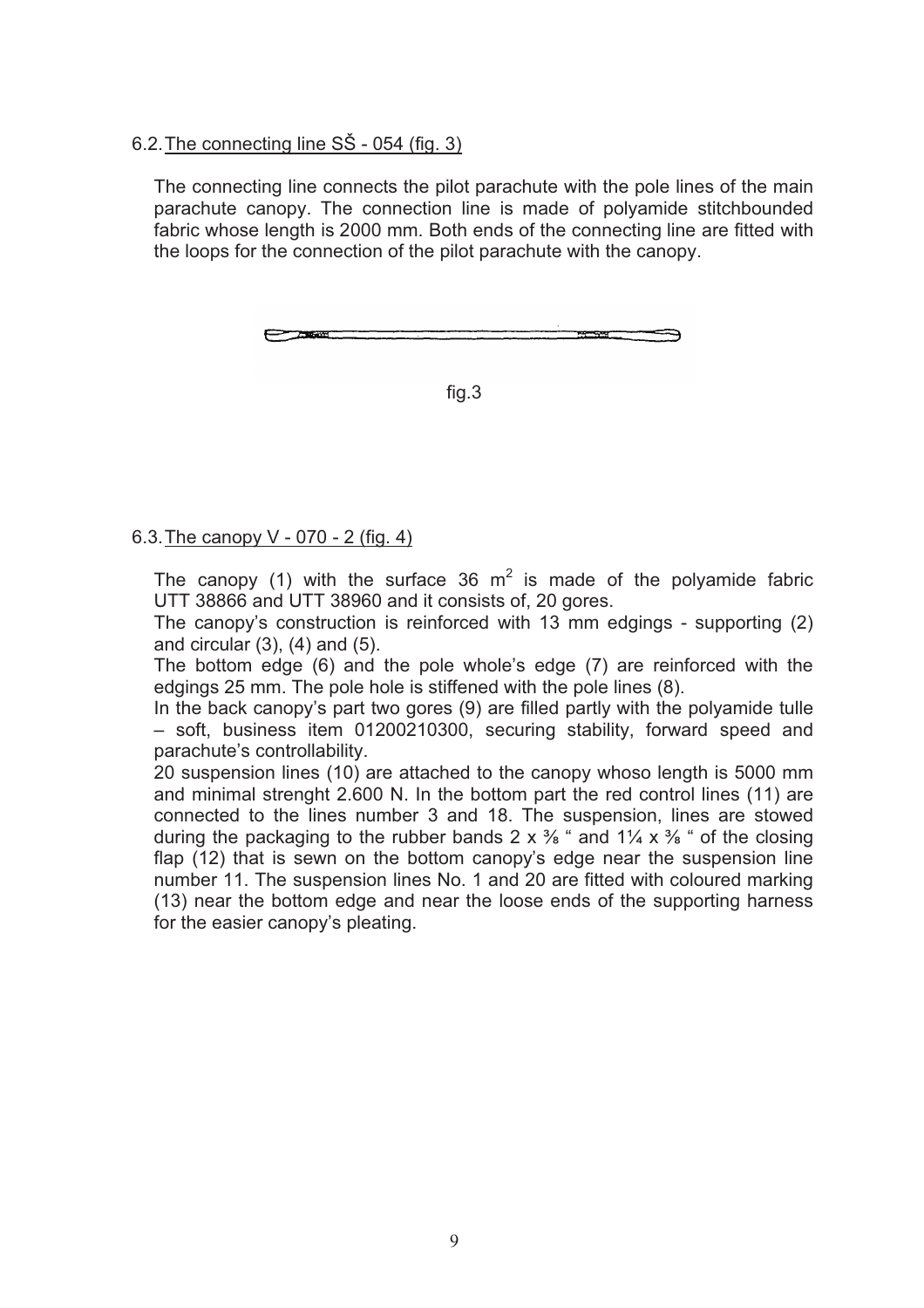

fig. 4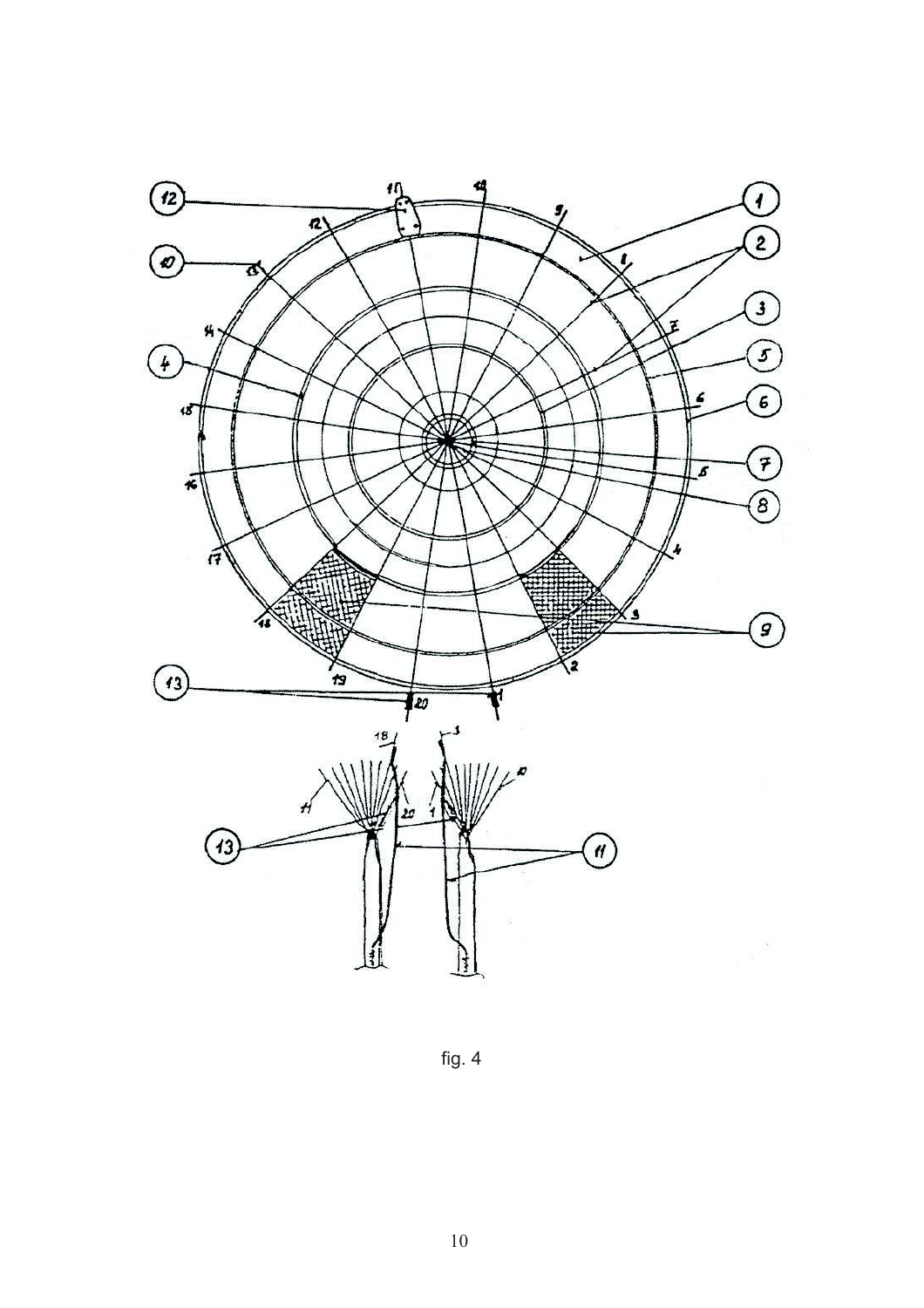6.4.Supporting harness PS – 045 – 1

#### 6.5.Parachute pack OP – 098 – 2

The parachute covering and supporting harness are one item (Fig. 5)

The supporting harness is to be tied to the body of a pilot to spread the dynamic impact. It is made of polyamide strap with minimal tensile strength 23000 N. It consists of two main straps –left one (1) and right one (2). The supporting harness is further made of chest strap (3), cross strap (4) and shoulder strap (5).

The main straps are strengthened with welts (6) 43 mm wide, in the shoulder part they have free ends (7) and from there they change into back straps (8). These are connected in the upper part with cross strap (4) and in the lower part they are folded back and stitched through the shoulder strap (5). Strength of the transition of main strap into the free end is ensured by oval metal eyes  $(9)$ .

The chest part of the left main strap has sewn on chest strap (3) with additional clasp (10) that enables shortening of the chest strap. The rubber loop (11) is for storing the rest of the chest strap. There is a pocket (12) under the chest strap for placing of release handle. There is a welt-creating loop (13) under the pocket for placing of release hose (14). Further on there are two adjustable loops (15) threaded on left main strap, one above the shoulder strap, and one under it. These loops lead the release hose.

The right main strap has clevis sewn into the chest part (16), padded with wadding (17), designed for connection with clasp of the chest strap of left main strap, and therefore for tightening of supporting harness in the chest part, as well as for its quick release.

There are hook and loop fasteners (18) on both chest straps designed for length adjustment of supporting harness.

The shoulder strap has clevises on both ends (16), which – together with clasps (10) placed on main straps – serve to tie the pilot's legs and to tighten the supporting harness close to pilot's body. The clevises are padded (17).

Between two wrappings (19) on both ends of the shoulder strap is an opening for threading of main straps.

Both main straps are threaded through openings on the bottom part of parachute covering, so that when the ends of main straps are pulled, parachute covering is drawn to pilot's bottom. The rubber loops (11) serve for storing of remaining lengths of main straps.

The parachute covering is designed for placing of canopy with ropes, connecting cord and drogue parachute. It is made of polyamide fabric shaped as an envelope. The main parts include: back padding (20) changing into two shoulder paddings (21), middle part of parachute covering (22), side flaps – left (23) and right (24), upper flap (25) and bottom flap (26). The middle part of the parachute is divided in two sections and enables to thread closing rope (27) through rings (28) on parachute covering's underside. Closing rope serves for defining the movement of stored drogue parachute and to close the parachute covering. The bottom edge of middle part has two welts (29) with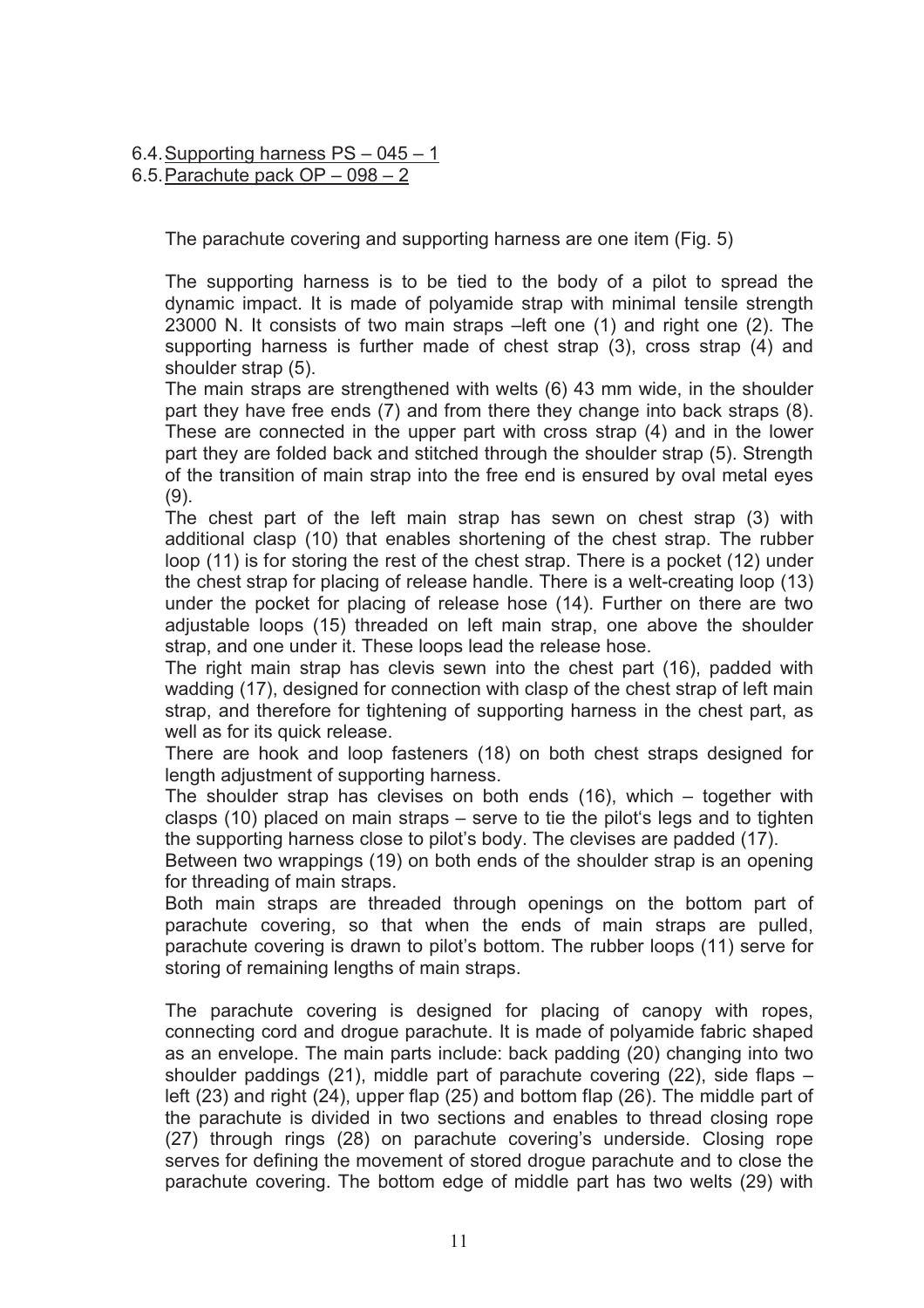threaded rubber bands  $1\frac{1}{4} \times \frac{3}{8}$  " (30) sewn into the sides, designed for attaching supporting ropes to parachute cover. The side flaps have one ring and upper and bottom flaps two rings (28) for threading of closing rope and consequent closure of parachute covering with help of the release pins. Every flap has a hook and loop fasteners (31) for flaps' connection and for correct shaping of parachute covering when packed. Left side flap has cover flap (32) sewn on to cover the end of release hose connected to parachute covering, as well as to rip cord.

Upper flap consists of two parts: outside flap (33) and inside closable flap (34). Outside flap covers parachute covering's opening mechanism placed on inside flap. The opening mechanism has two rings (28) through which is threaded closing rope after packing the covering, secured by release pins.

Outside and inside flaps are connected on the sides by hook and loop fasteners and in the middle part covered by welt with sewn on hook and loop fasteners (35).

The other side of the parachute cover has reinforced (37) parachute covering's bottom (36), to keep the parachute covering's bottom flat when packed. The bottom has two sleeves (38) for threading of main straps of supporting harness. Hook and loop fasteners (39) for adding of sitting cushion are sewn around the bottom. Back padding is divided on the sides and creates tunnels for storing of supporting harness's free ends. Hook and loop fasteners (41) close the tunnels.

![](_page_15_Picture_4.jpeg)

![](_page_15_Picture_5.jpeg)

fig. 5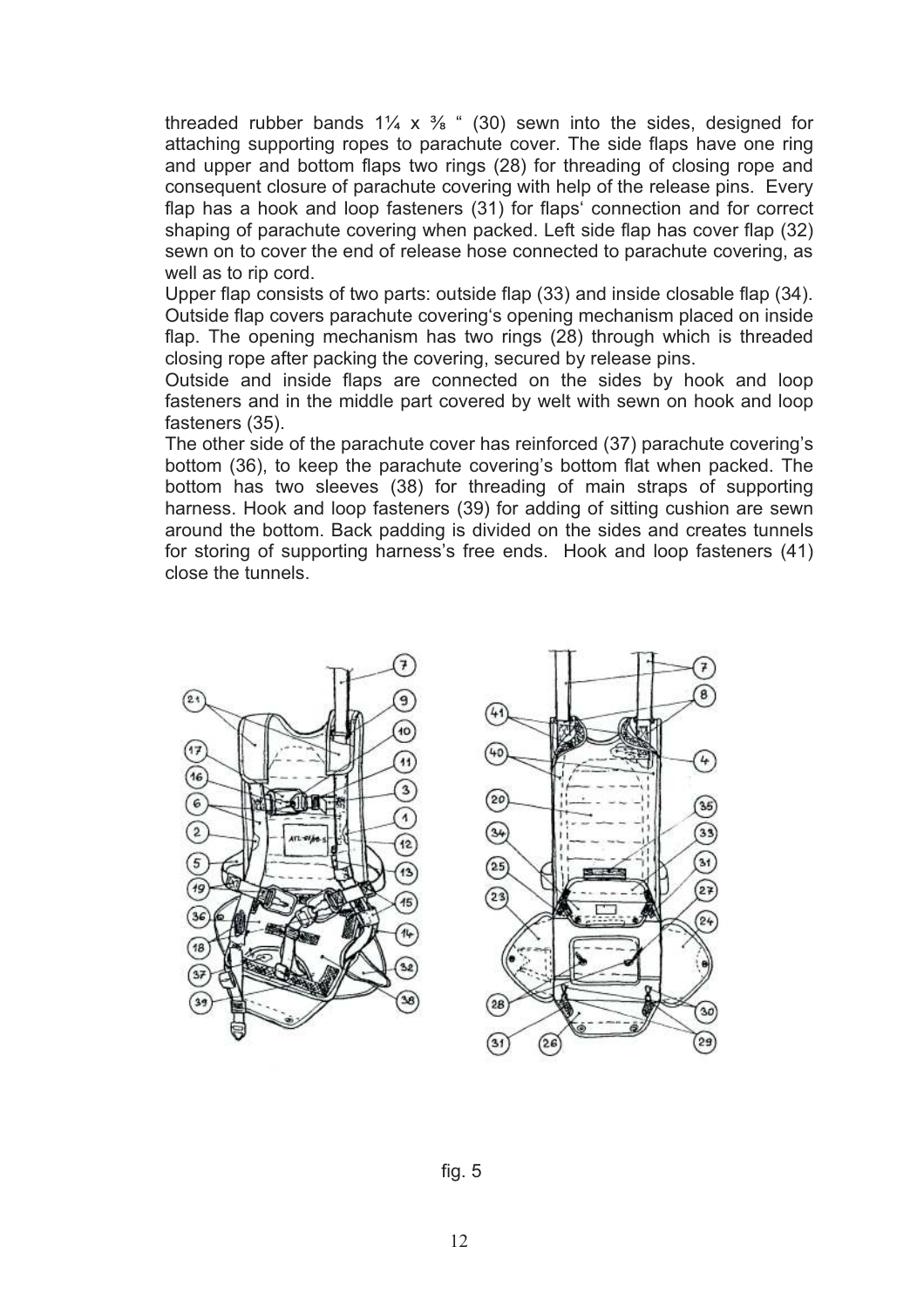#### 6.6. Seat cushion SP – 012 ( fig. 6)

The sitting cushion is designed for pilot's comfortable sitting on the plane. It has rectangular shape and consists of two parts – basic sitting cushion (1) and inserted segment (2). The insides of both parts are filled with foam rubber (3). The uppers are made of cotton textile, the sides and bottoms are made of polyamide textile. Parts (1) and (2) are interconnected with hook and loop fasteners (4). Hook fasteners (5) are sewn on to bottom parts and enable the attachment of a sitting cushion to parachute covering's bottom.

The sitting cushion is divided into two parts for threading of main straps of supporting harness over the sitting cushion.

![](_page_16_Figure_3.jpeg)

fig. 6

#### 6.7. Release  $U - 063$  (fig. 7)

 The release is assigned for the closing and opening of the parachute pack. It consists of the handle (1), the steel cable (2), two pins (3) , and a cable-atop  $(4).$ 

![](_page_16_Figure_7.jpeg)

fig.7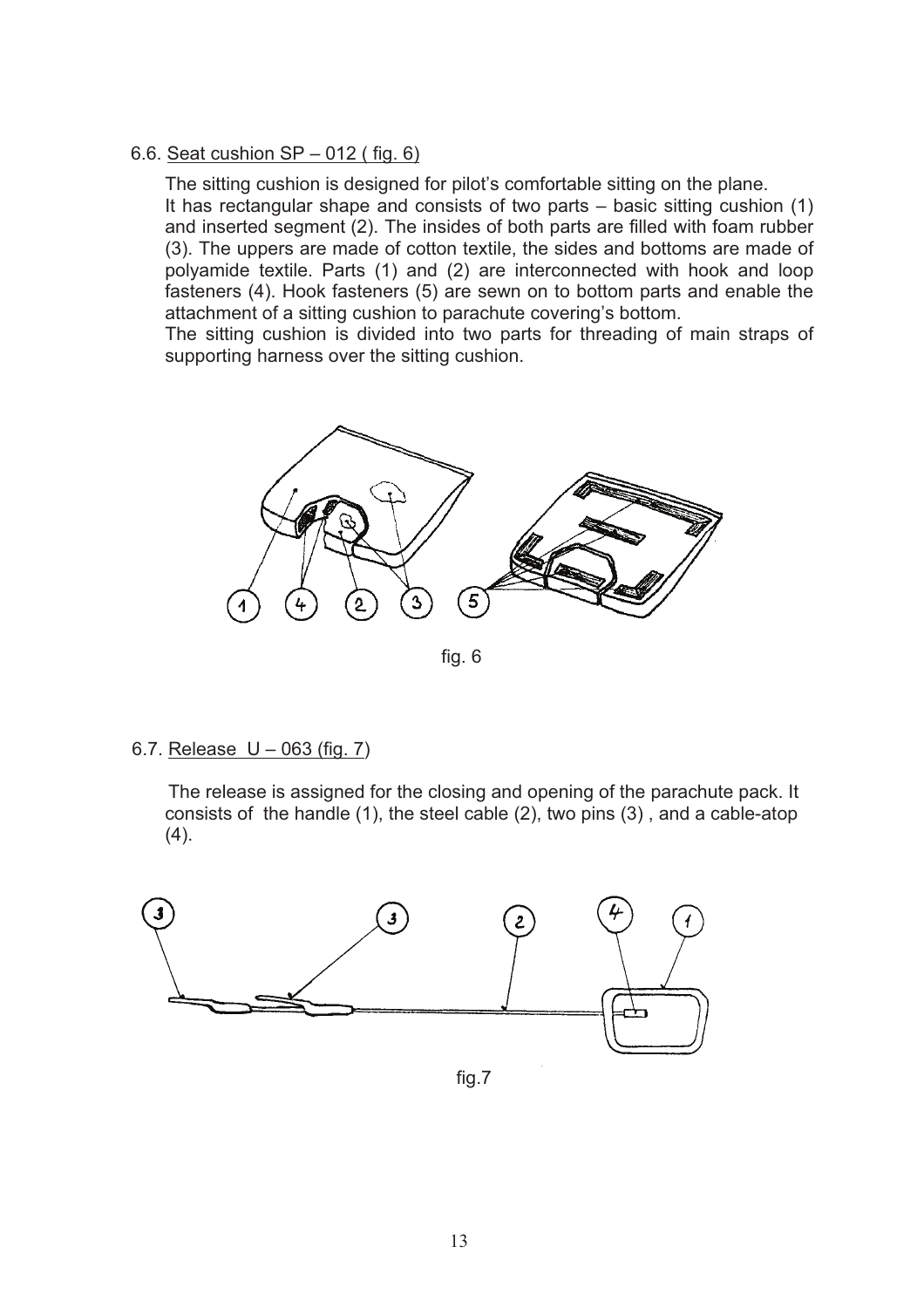#### 6.8. Portable bag G - 59 (fig.8)

 The portable bag is assigned for the parachute's placing at the storage and at the transport. It is made of the polyamide canvas it is in the shape of the right parallelepiped with dimensions 640 x 400 x 230 mm. In the upper part of the bag the zip fastener (1) is sewn in for the bag's closing. The portable bag has two handles (2) and on the lateral side the sewn-in pocket (3) that is closed with the help of hook and loop fasteners (4). The pocket serves for the placing of the parachute log-book and for the spare parts.

![](_page_17_Figure_2.jpeg)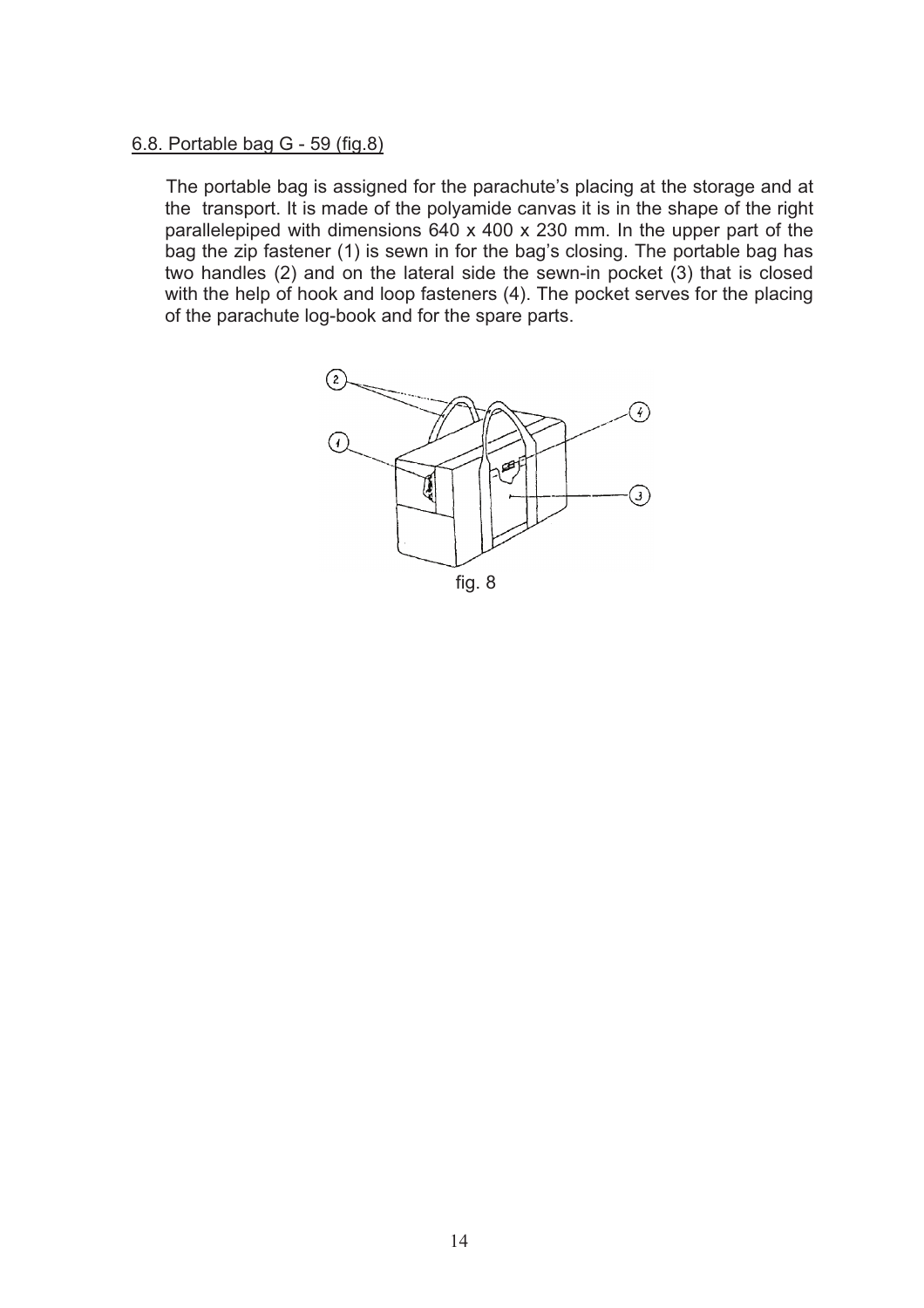## **CHAPTER II**

## **Instructions for the parachute's packaging**

#### **1. General instructions**

- 1.1. Only the person entitled to the parachutes' packaging carries out the parachute's packaging.
- 1.2. Before the packaging it is necessary to carry out the inspection of the technical state and entirety of the parachute.
- 1.3. The damaged functional parts are necessary to change or to repair.
- 1.4. The parachute's repair will be carried out according to the Technical conditions for the repair No. 0-2-99 of the parachute ATL-88/98-S-1.
- 1.5. The change of the parts and the repairs are written into the parachute log -book.
- 1.6. For the sealing of the ripcord's pins will be used green thread with the strength 4,5 to 7,5 N.
- 1.7. For the sealing of the portable bag's closing will be used red thread with the strength 49 to 68,8 N.
- 1.8. During the parachute's packaging we recommend not to expose the canopy to direct solar radiation.

#### **2. Inspection of the parachute before the packaging**

- 2.1.The inspection will be carried out in this sequence:
	- pilot parachute
	- connection line
	- canopy with the lines
	- supporting harness
	- parachute pack
	- seat cushion
	- release
	- portable bag
	- 2.1.1. Inspection of the pilot parachute

 Check the damage of the fabric, webbings, seams and metal rings on the webbings. If the spring is enough deformed or broken the pilot chute will be replaced.

It is checked a stitching of webbings with sleeves to spring and their location in the middle of spring basis.

- 2.1.2. Inspection of the connection line The damage of the webbing and the sewing is inspected.
- 2.1.3. Inspection of the canopy The canopy is inspected at the stretching state, the best against light. The damage of the fabric, webbings and seams is inspected. After the inspection even the suspension and control lines are rechecked.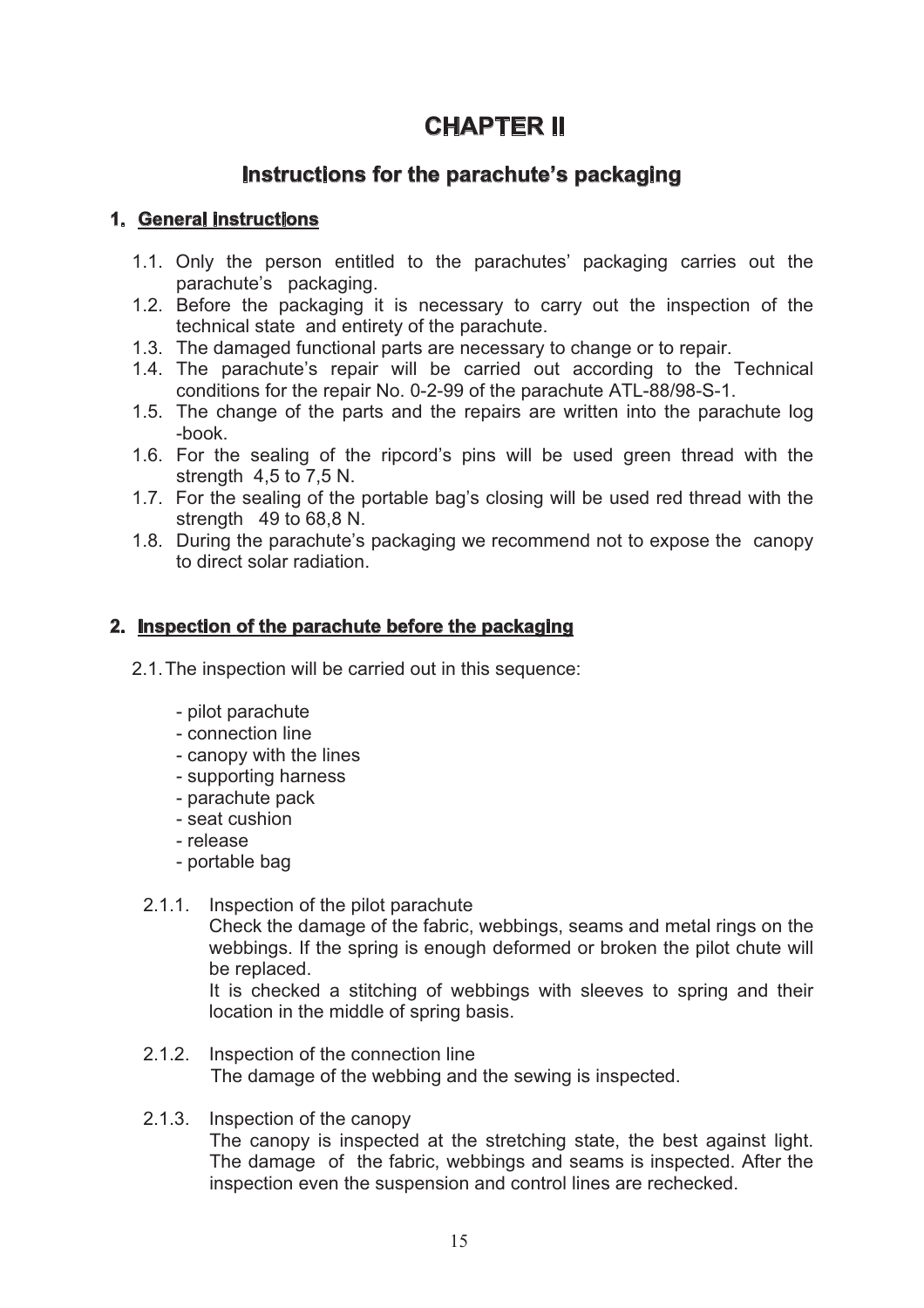- 2.1.4. Inspection of the supporting harness At the supporting harness an entirety of the straps and sewing, the ripcord's pocket, state and function of the buckles is inspected.
- 2.1.5. Inspection of the parachute pack The damage of the fabric, webbings and reinforced bands, state of the metal ring's are inspected. The special attention must be givers to the closing line - if it is damaged it is necessary exchange it.
- 2.1.6. Inspection of the seat cushion The damage of the fabric and hook and loop fasteners.
- 2.1.7. Inspection of the release The state of the release's cable and the pins (rust, notches) are inspected. The damaged release will be replaced.
- 2.1.8. Inspection of the portable bag Check the damage of the fabric (stains), handles' webbings and zip fastener's state.
- 2.2. The replacement of the damaged parts In operation it is allowed to exchange the parts mentioned in Chapter I., par.5.

#### **3. Packing aids**

- 3.1. The parachute's packaging carries out on the packing table or on the army packing table.
- 3.2. For the parachute's packaging it is necessary to use two accessory packaging lines of the length aprox. 1 m and several weights.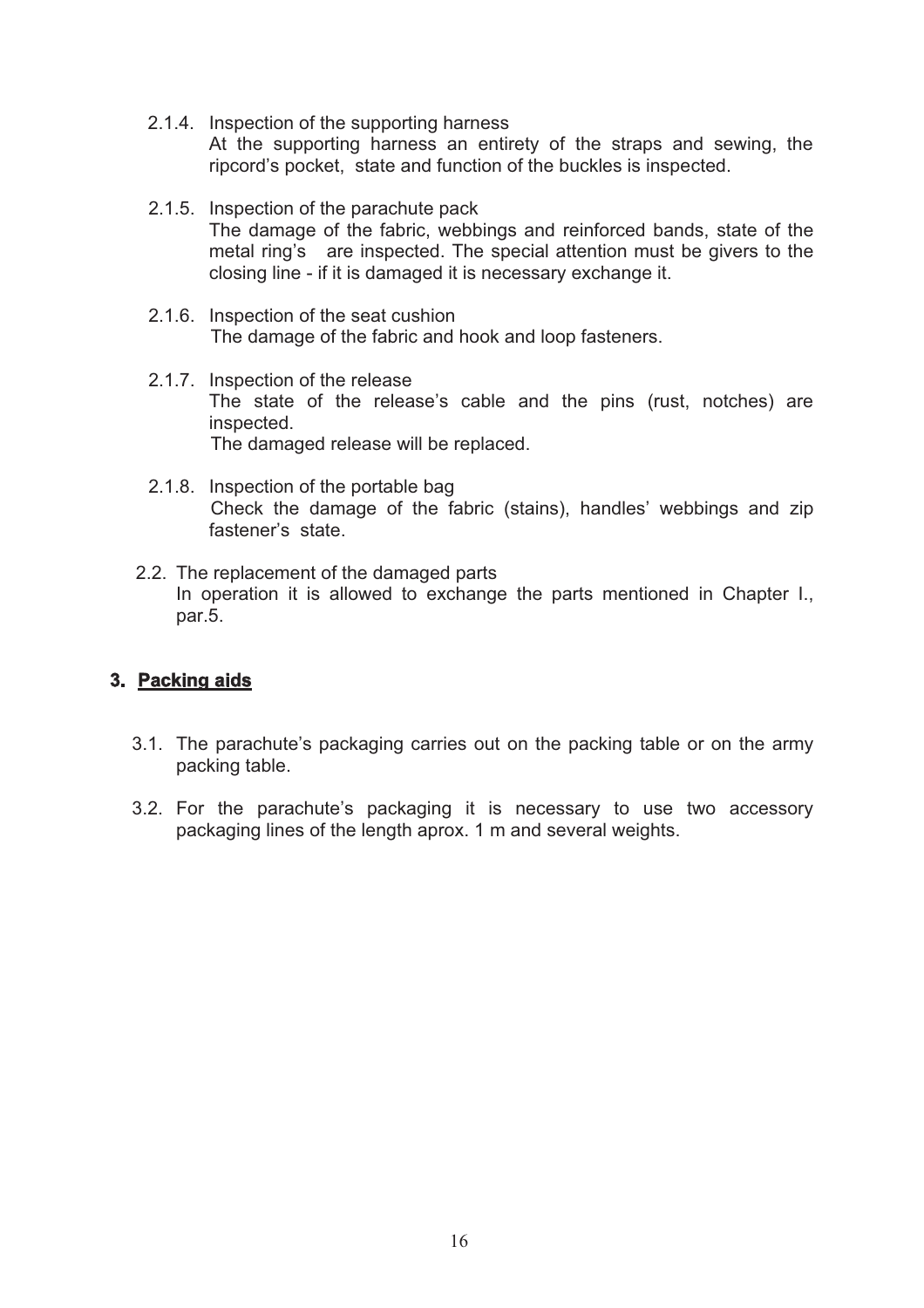#### **4. Packaging of the parachute**

The parachute's packaging is carried out by one person.

After the packaging of the parachute the man will write records into the parachute log-book.

Process of packaging:

- 4.1. Preparation for packaging
- 4.2. Canopy pleating
- 4.3. Inspection of the canopy and lines
- 4.4. The lines' stowing into the locking flap
- 4.5. Inspection of the lines' stowing
- 4.6. Canopy pleating into the parachute pack
- 4.7. Pilot chute's pleating and closing of the parachute pack
- 4.8. Inspection of the packed parachute

#### **4.1. Preparation for packing**

The parachute will be spreaded on the packing table. The lines of the pole vent will be fixed at the packing table's end, canopy and suspension lines will be straighten along the whole length. The pilot chute will be put along the canopy. The supporting harness with the parachute pack will be put upwards with the parachute pack, the canopy will be divided in two so that the lines No.  $1 + 10$  laid to the right and the lines No.11 + 20 to the left (fig. 9). Thread the wire of the release device with needles through the tube connecting the supporting harness and the parachute packing then thread the wire through the border trimming on the inside flap of the parachute packing.

The release's handle will put in to the pocket on the supporting harness and will secured by means of the hook and loop fasteners.

![](_page_20_Figure_15.jpeg)

fig. 9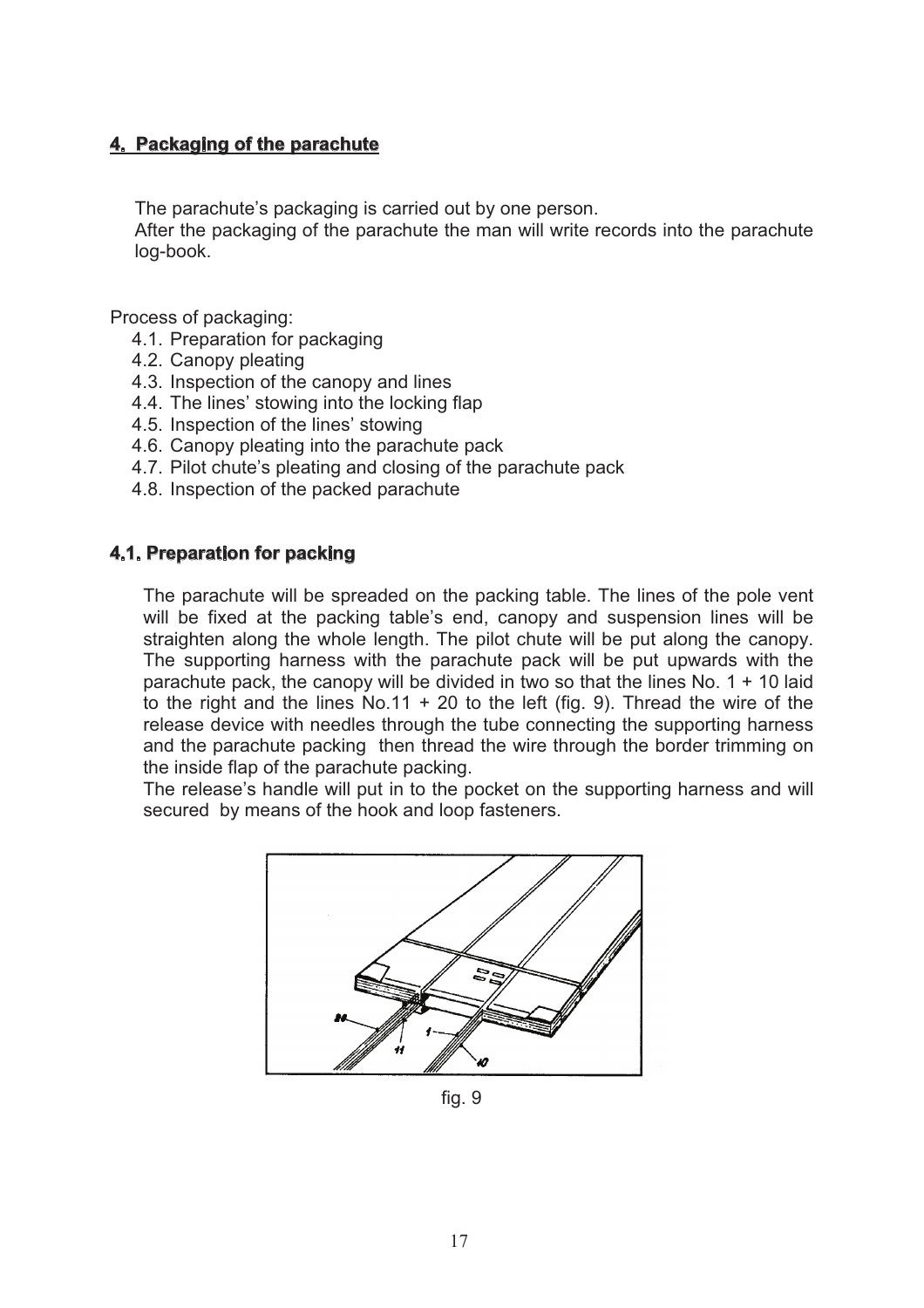### **4.2. Canopy pleating**

The left half of the canopy is folded on the right side (fig. 10). The line No. 12 will put on the line No. 11, the gore along these lines will pleat in two and along the whole length will levelled (fig. 11).

![](_page_21_Figure_2.jpeg)

fig. 10

![](_page_21_Figure_4.jpeg)

fig. 11

In this way the whole left canopy's half up to line No.20 will be pleated (fig. 12).

![](_page_21_Figure_7.jpeg)

fig. 12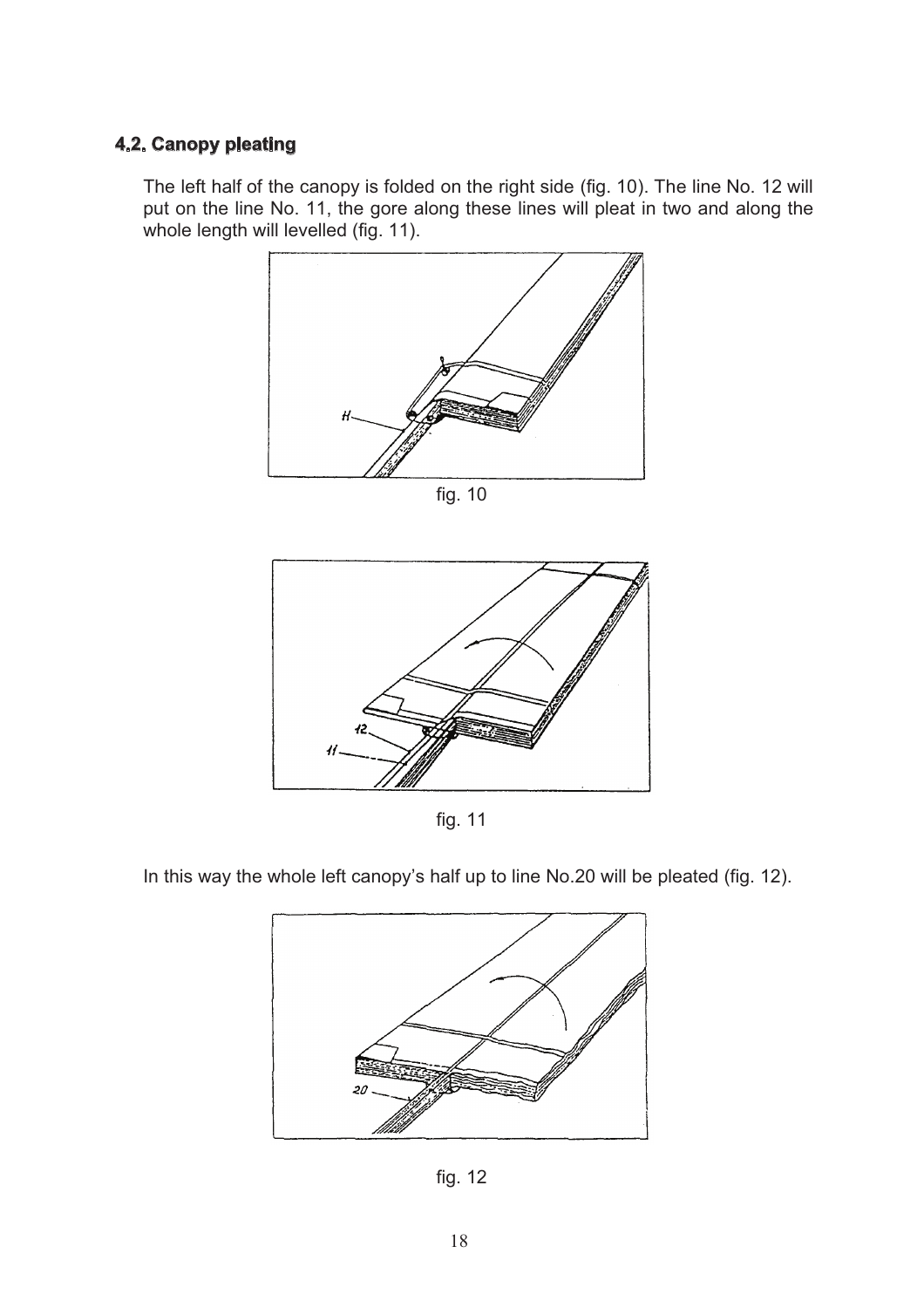The unfolded right half of the canopy is placed on the left pleated half and is levelled in the same way as the left half (fig. 13). The gore between lines No.1 and 20 is placed on the left side (fig. 14).

![](_page_22_Figure_1.jpeg)

fig. 13

![](_page_22_Figure_3.jpeg)

fig. 14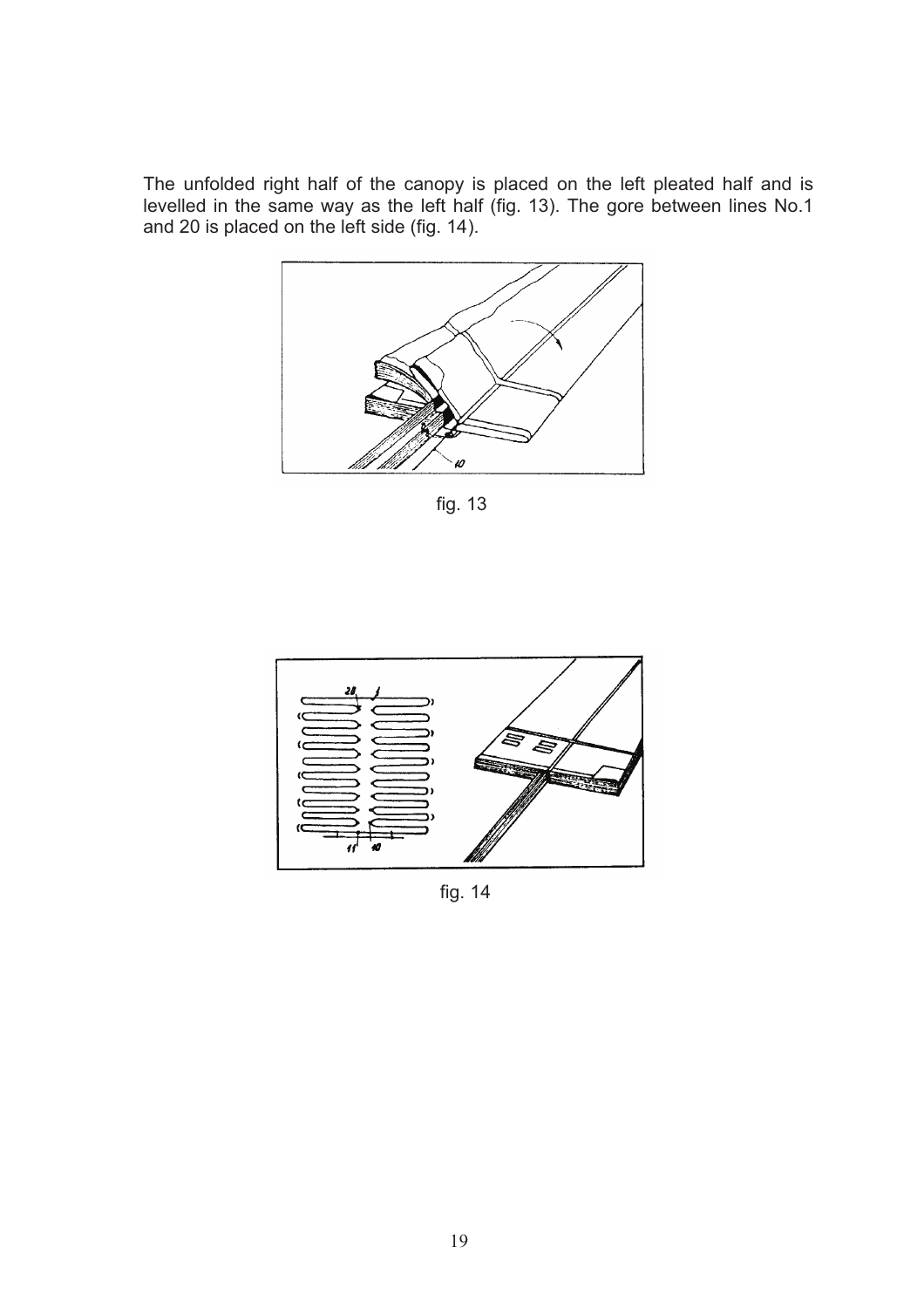The canopy is folded at the bottom end from lines at a 45° angle (fig. 15a), the left and the right half of the canopy is folded in two (fig. 15b).

![](_page_23_Figure_1.jpeg)

In this way packed canopy is folder into thirds so that first the right side of the canopy is put and on it then the left side of the canopy, the canopy is loader with the weights (fig. 16).

![](_page_23_Figure_3.jpeg)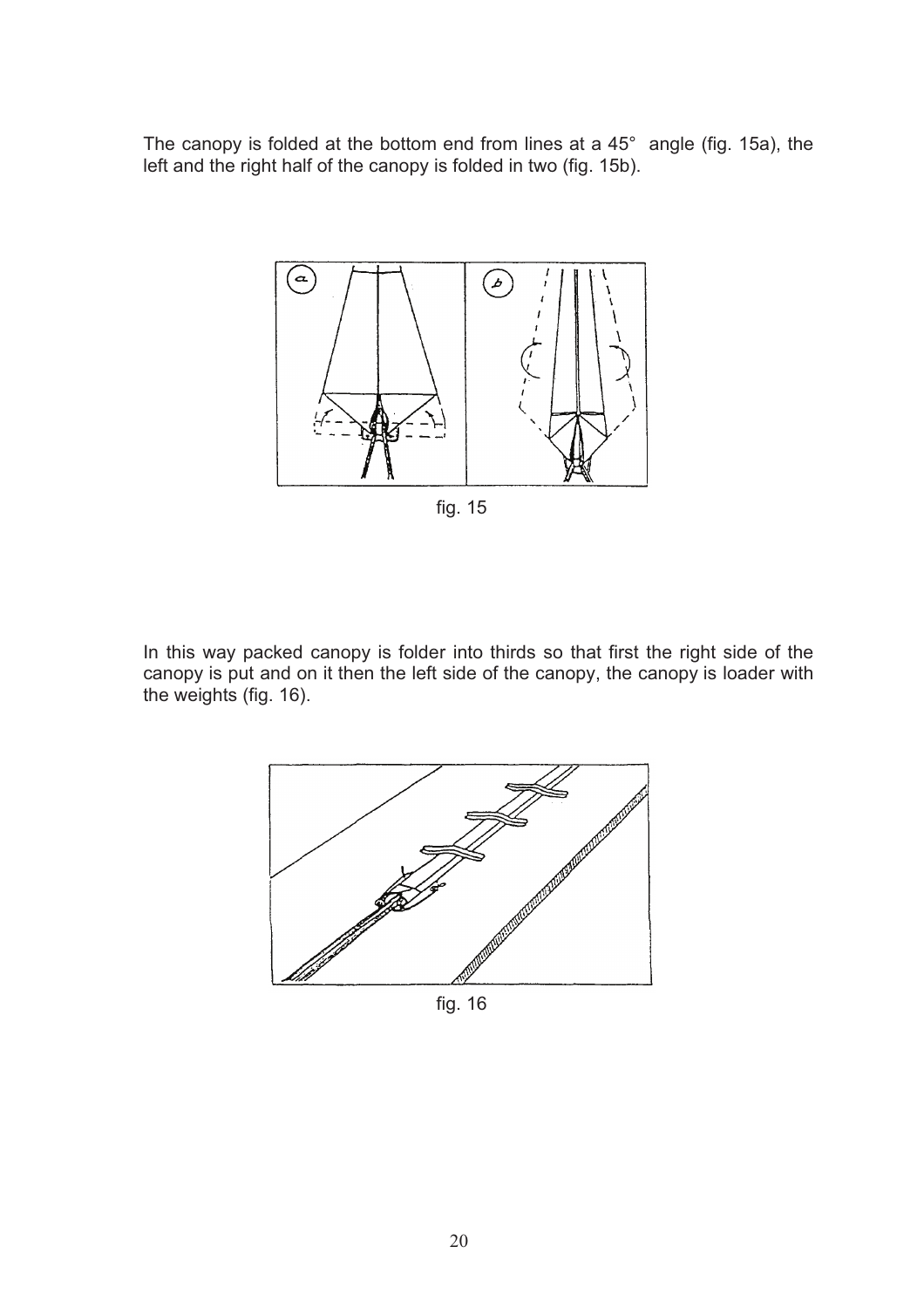#### **4.3. Inspection of canopy and lines**

The packer grasps the lines Mo.1 and 20 (at the canopy and at the loose ends with red mark), lifts up them and goes from the canopy to the loose ends of, the supporting harness. In this way he checks the looseness of the lines from the canopy's edge up to free ends of the supporting harness (fig. 17).

![](_page_24_Figure_2.jpeg)

fig 17

#### **4.4. Lines' stowing to closing flap**

The suspension, lines will be grasped near the bottom edge of the canopy and the bottom part of the canopy is folded so that the closing flap was folded in a half. The rubber bands connected in the bottom part of the closing flap on all sides of the folded canopy will pass through metal rings in the upper part of the closing flap and the suspension lines are stowed step by step into all rubber bands placed in the bottom part of the closing flap (fig. 18a, b and 19).

![](_page_24_Figure_6.jpeg)

fig. 18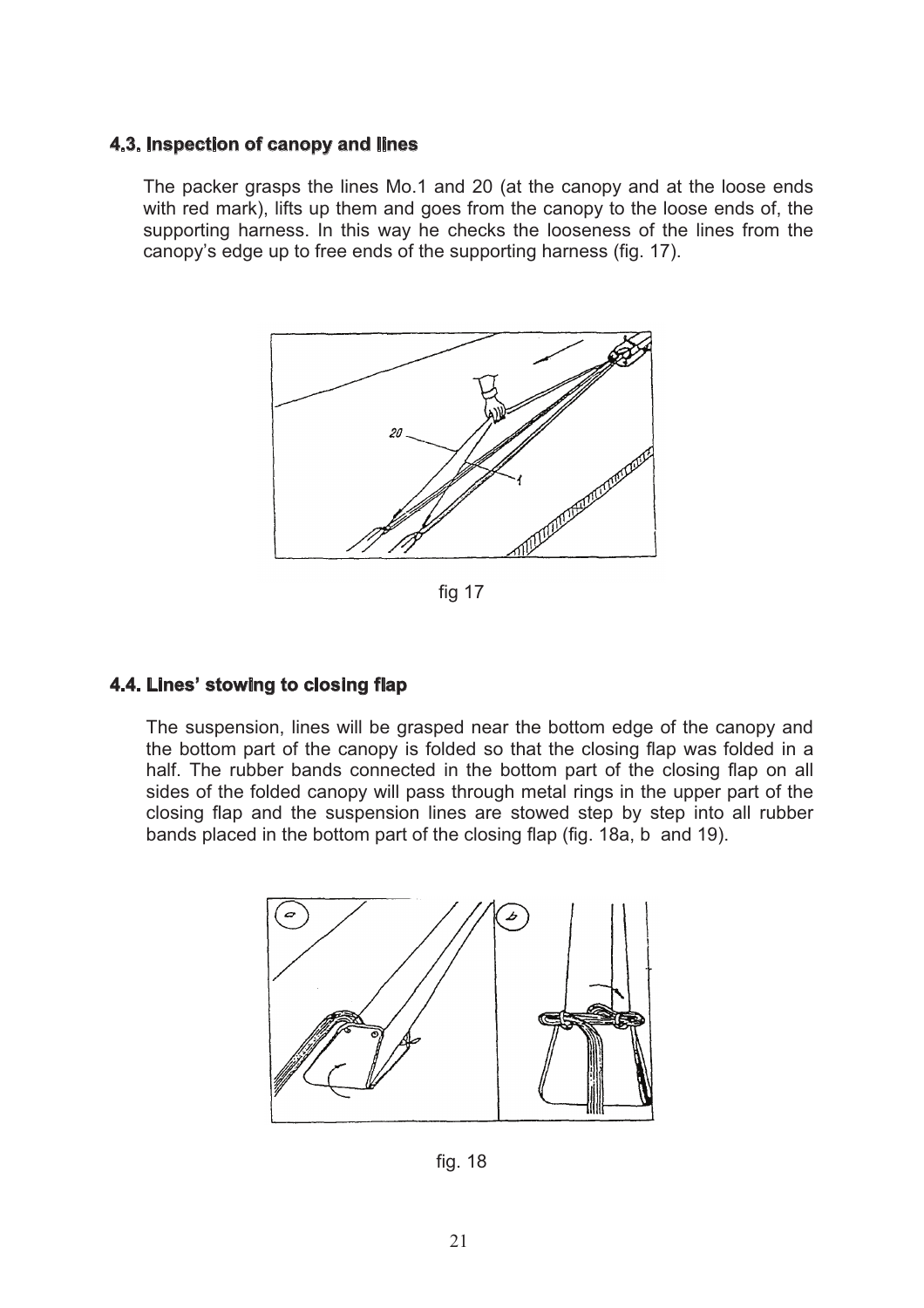The loops' length behind the rubber bands is 30 - 50 mm.

The lines should not be twisted.

During the lines' stowing the parachute pack is drawn towards the canopy.

![](_page_25_Figure_3.jpeg)

fig. 19

#### **4.5.Checking of stowed lines**

The packer visually cheeks the lines for proper storing.

#### **4.6. Canopy's stowing into parachute Pack**

The loose ends of the supporting harness are folded into the pars-chute pack and the lines at free ends are passed through the rubber bands on the bottom of the parachute pack. The auxiliary packing lines will passed through the loops of the closing line (fig. 20).

![](_page_25_Figure_9.jpeg)

fig. 20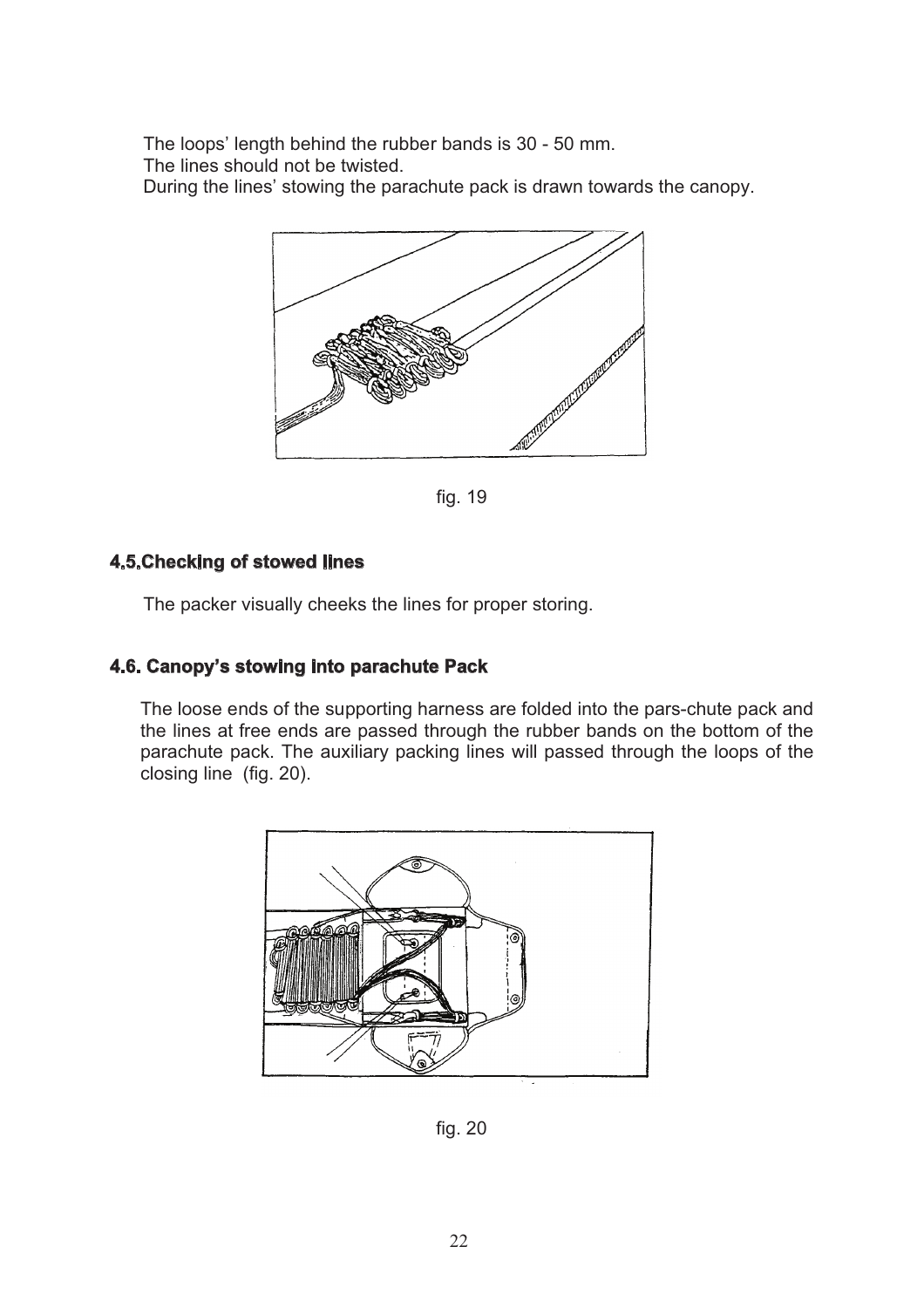The bottom brim of the canopy with stored ropes is to be moved toward the bottom flap of the parachute cover, so that the canopy goes through the centre of cover, and the bottom brim of the canopy coincides with bottom edge of the parachute covering and the bottom flap (Fig. 21).

![](_page_26_Figure_1.jpeg)

![](_page_26_Figure_2.jpeg)

Next packing step includes folding of packed canopy in the place of transition of parachute covering's bottom and upper flap, and folding of canopy on the side of the parachute cover close to the left flap (Fig. 22).

![](_page_26_Figure_4.jpeg)

fig. 22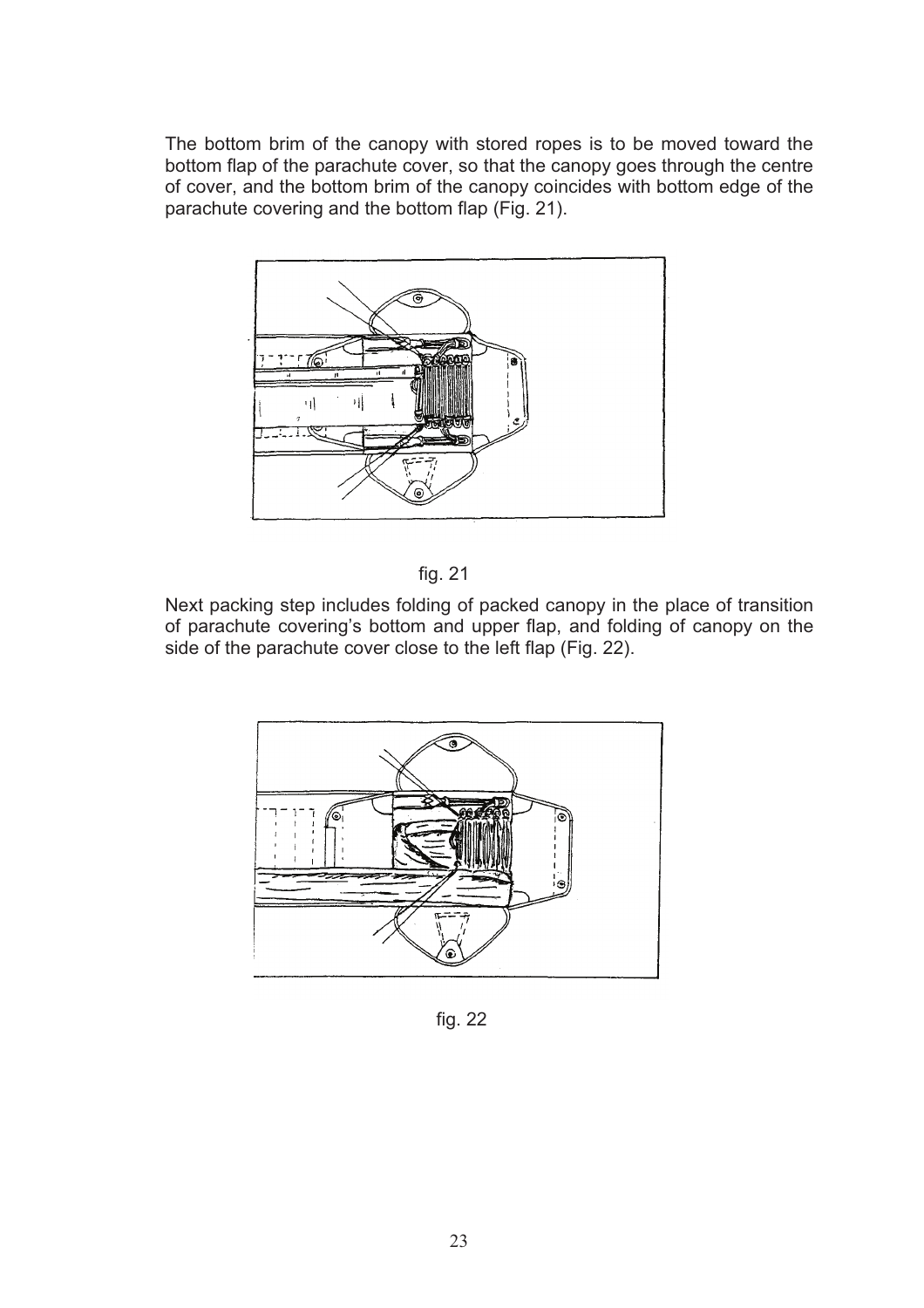It is necessary to bear in mind that auxiliary packing ropes threaded through eyelets of closure rope must always be kept free during placing of canopy into parachute covering.

Next we fold the canopy on the left side of the parachute cover close to upper flap and place the canopy along the bottom edge of the parachute cover close to upper flap. Then we fold the canopy at right flap of the parachute covering and place it along the bottom edge at right flap towards the bottom flap, close to the bottom flap we fold it again and put the canopy back alongside the right flap (Fig. 23).

![](_page_27_Figure_2.jpeg)

fig. 23

In the corner close to the upper flap we fold the canopy again and the remaining part of the canopy is placed in the centre of parachute covering, so that the upper rim of the canopy with pole ropes is folded down towards the placed canopy, and connection cord runs freely behind it (Fig. 24).

![](_page_27_Figure_5.jpeg)

fig. 24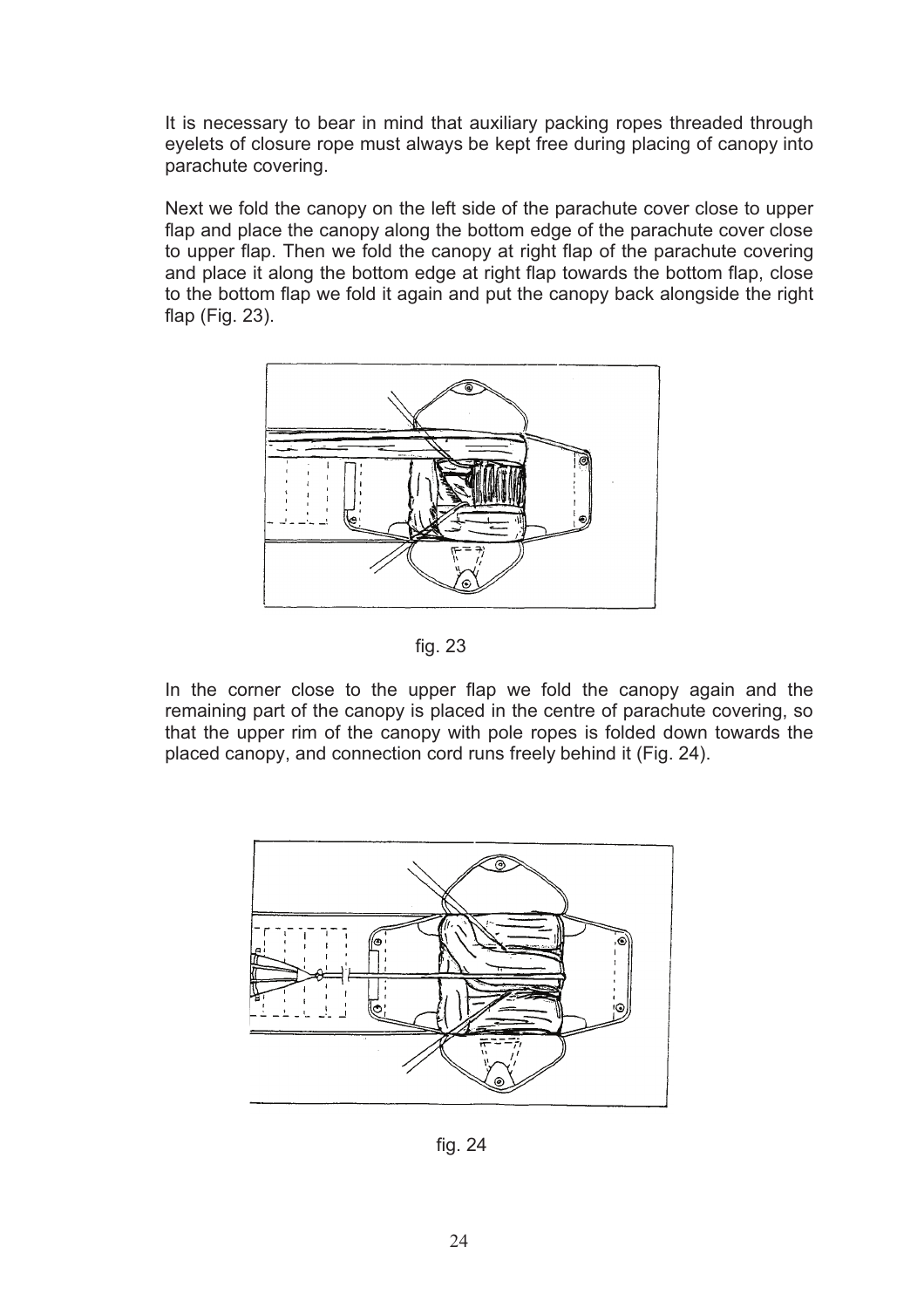In the next step is connection cord placed in folds on packed canopy between auxiliary packing ropes (Fig. 25).

![](_page_28_Figure_1.jpeg)

fig.25

#### **4.7. Stowing of pilot parachute and closing of parachute pack**

The pilot parachute with gore in the shape of triangular is put on the folded connection line and the auxiliary packing lines are passed through the edgings and rings. The pilot parachute's spring is pressed down and fabric of its canopy is stowed in the direction of in along the individual spring coils (it should not be stowed bellow or above the pressed down spring), (fig. 26).

![](_page_28_Figure_5.jpeg)

fig. 26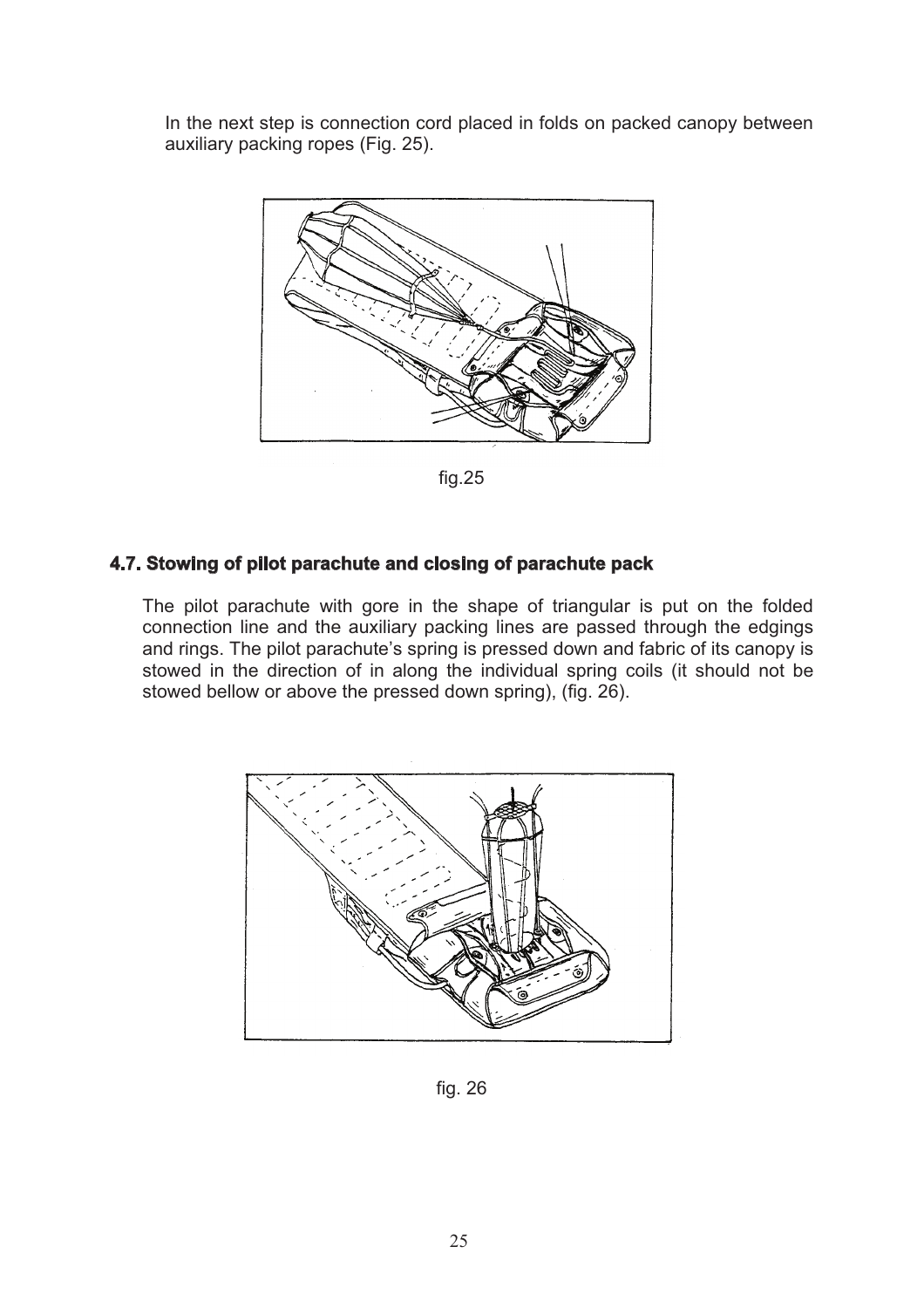The packer holds by the left hand the pressed-down pilot parachute and by the right hand he puts the right side flap over the pilot parachute and passes the auxiliary packing line through the rings. In the same way he goes on with the left side flap  $(fig. 27)$ .

![](_page_29_Picture_1.jpeg)

fig. 27

Auxiliary packing ropes are further threaded through rings in the bottom flap and then through rings in the upper flap (Fig. 28).

![](_page_29_Figure_4.jpeg)

fig. 28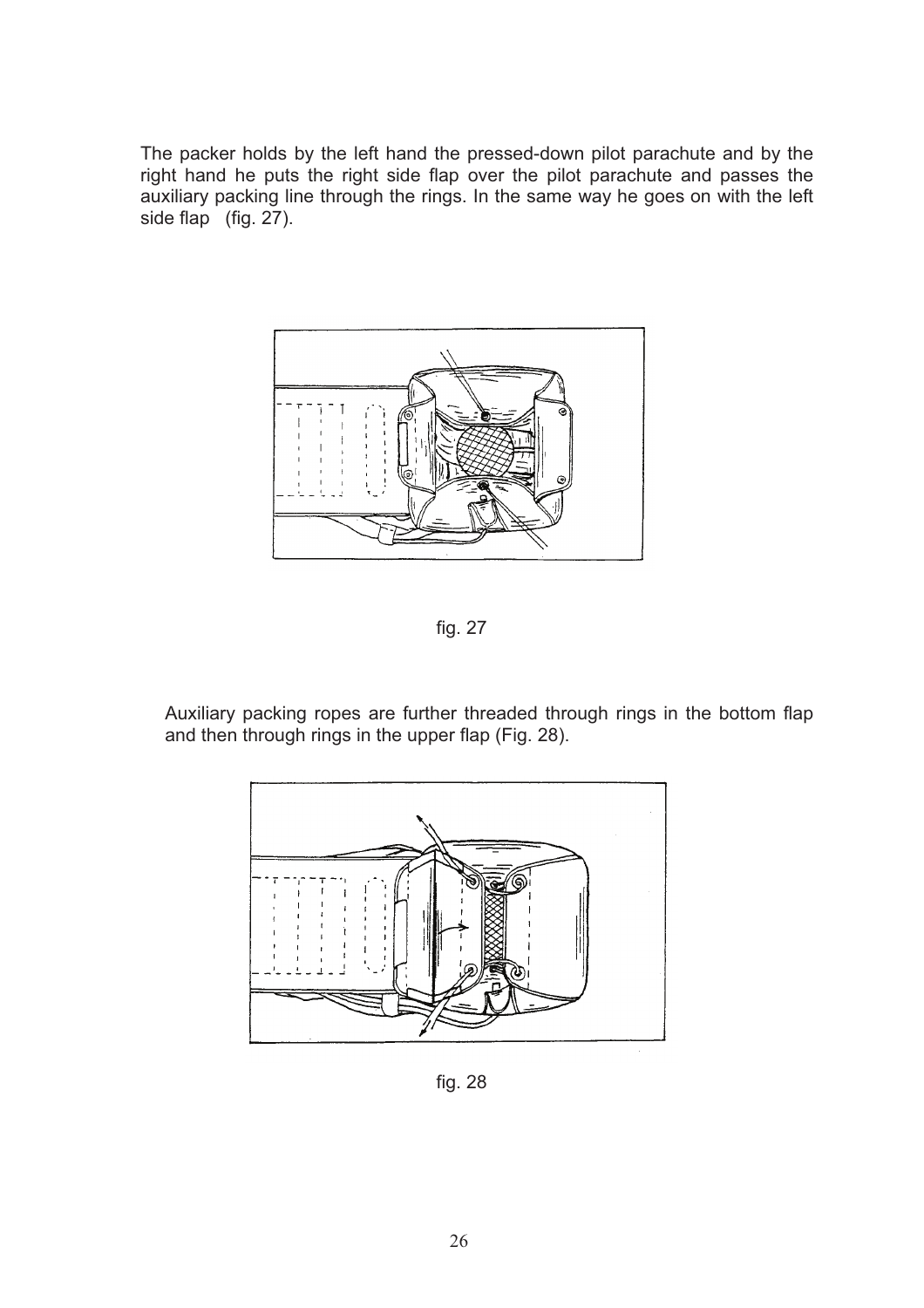By pulling out of the auxiliary packing lines the loops of the closing line in that the ripcord's pins are inserted, are drawn out and so the parachute pack is closed. The auxiliary packing lines are pulled down bellow the ripcord's pins and they are pulled out from bellow of pins (closing lines should not be damaged) (fig. 29)

![](_page_30_Figure_1.jpeg)

fig. 29

#### **4.8.Inspection of packed parachute**

The packer checks the packed parachute and secures with green sealed thread of up 4,5 to 7,5 N tensile strength both pins of ripcord.

String the thread through the eyelet of the locking rope and beyond the needle part forcing. Bind the string ends with three knots.

At a distance 20 to 30 mm from the: knots the threads' ends are knotted together and the knot is secured with paper sticky tape (fig. 30).

![](_page_30_Figure_7.jpeg)

fig. 30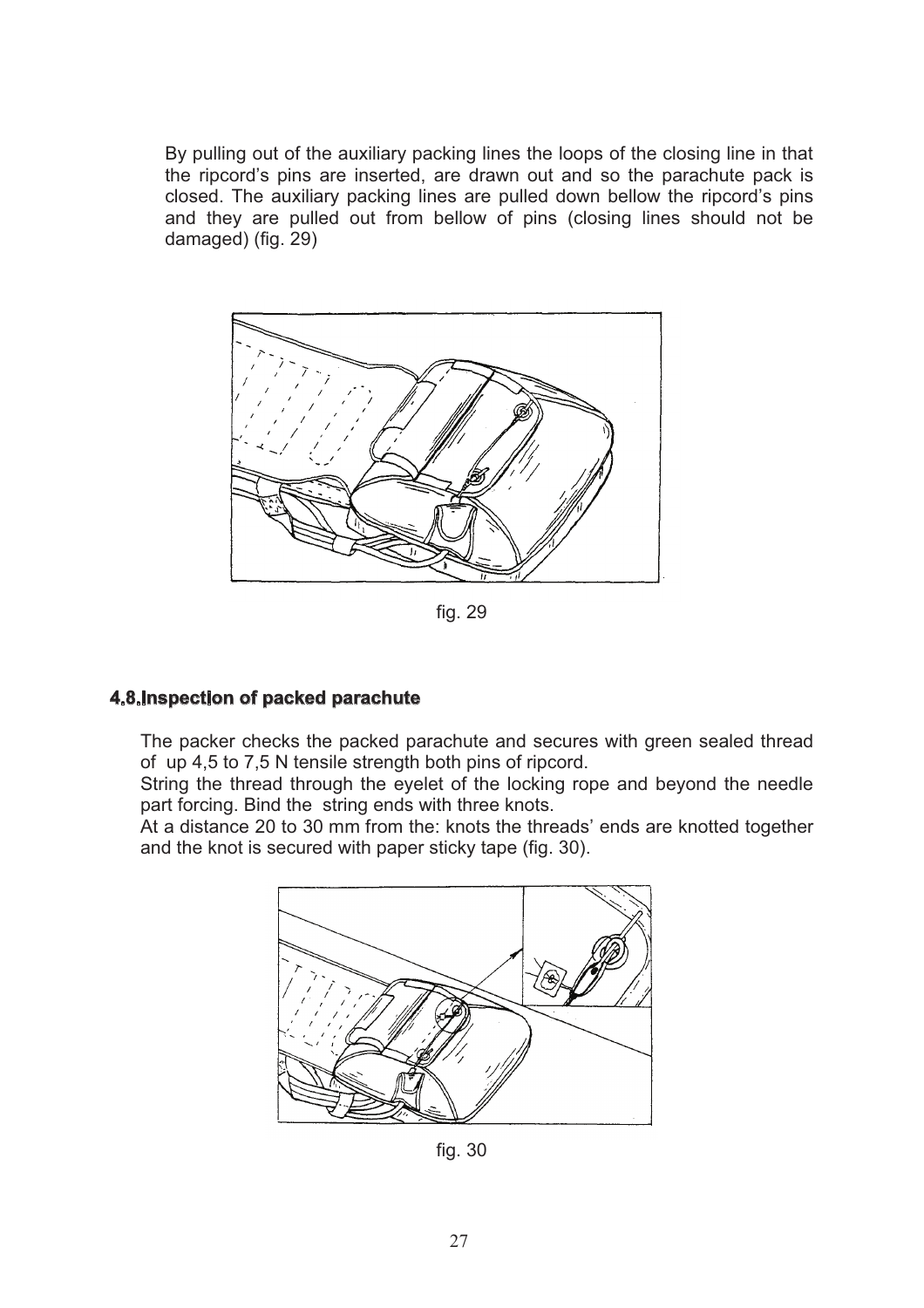The sticky tape is marked with the date of the packaging and signature of the packer.

The closing mechanism is overlapped with the covering flap by means of the hook and loop fasteners and the divided upper flaps closed with hook and loop fasteners from three sides.

The parachute's packaging is finished (fig. 31).

The packer makes a record about the packaging into the parachute log-book and signs it.

![](_page_31_Figure_4.jpeg)

fig.31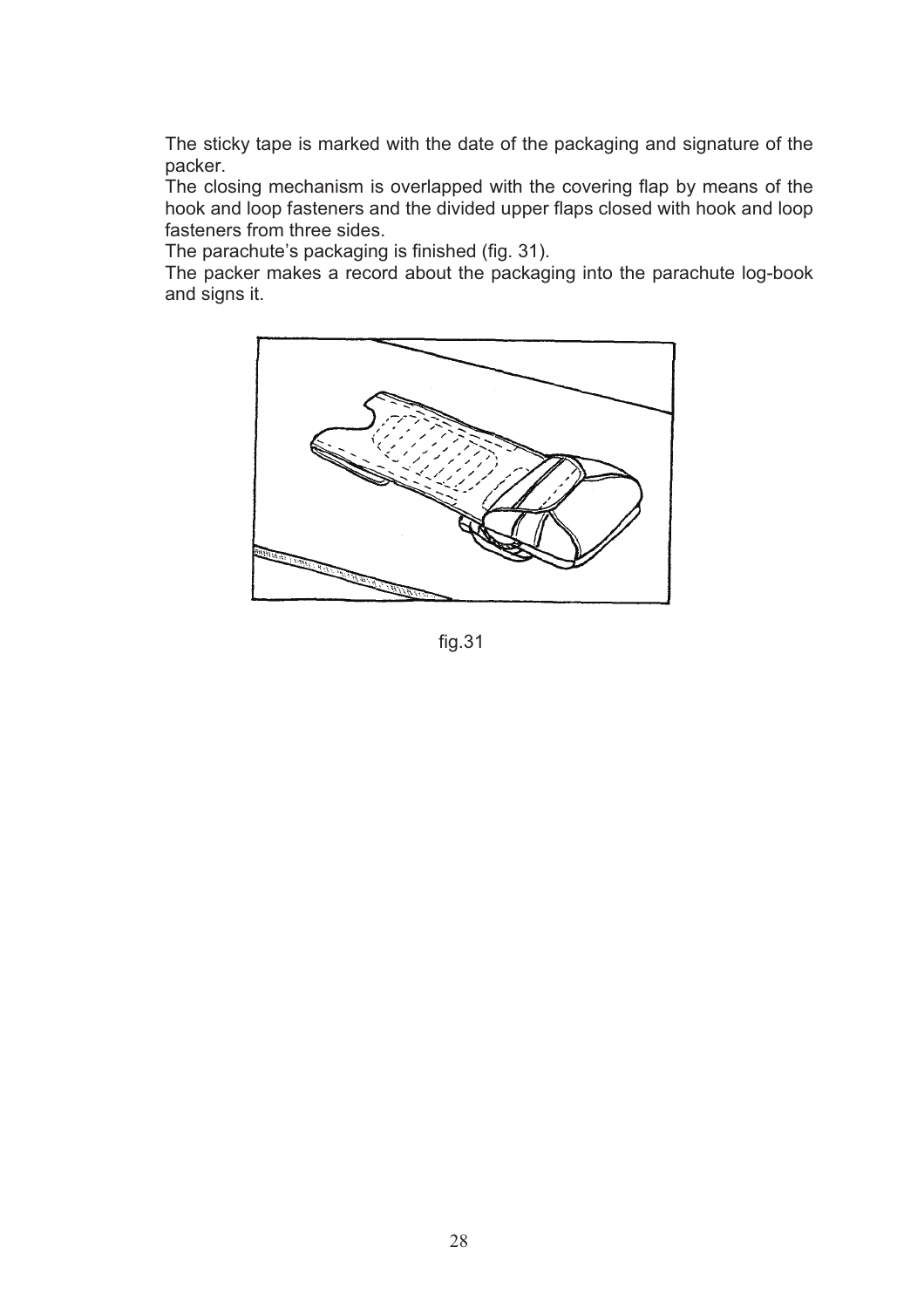## **CHAPTER III**

### **Instructions for use of parachute.**

#### **1. Preparation of parachute before flight**

The pilot checks the position of release ripcord pins in the loops of closing line, date of parachute packaging and makes sure that the seal thread is intact. Then he checks the state and functionality of metal parts of the parachute. The pilot puts on the parachute and adjusts the straps' length using the harness buckles.

#### **2. Opening of parachute**

Refer to Chapter I, par. 3 - Parachute's function.

After using (opening) of the parachute must be carried out the professional inspect of the parachute.

The damaged parachute is sent to the manufacturer for repair.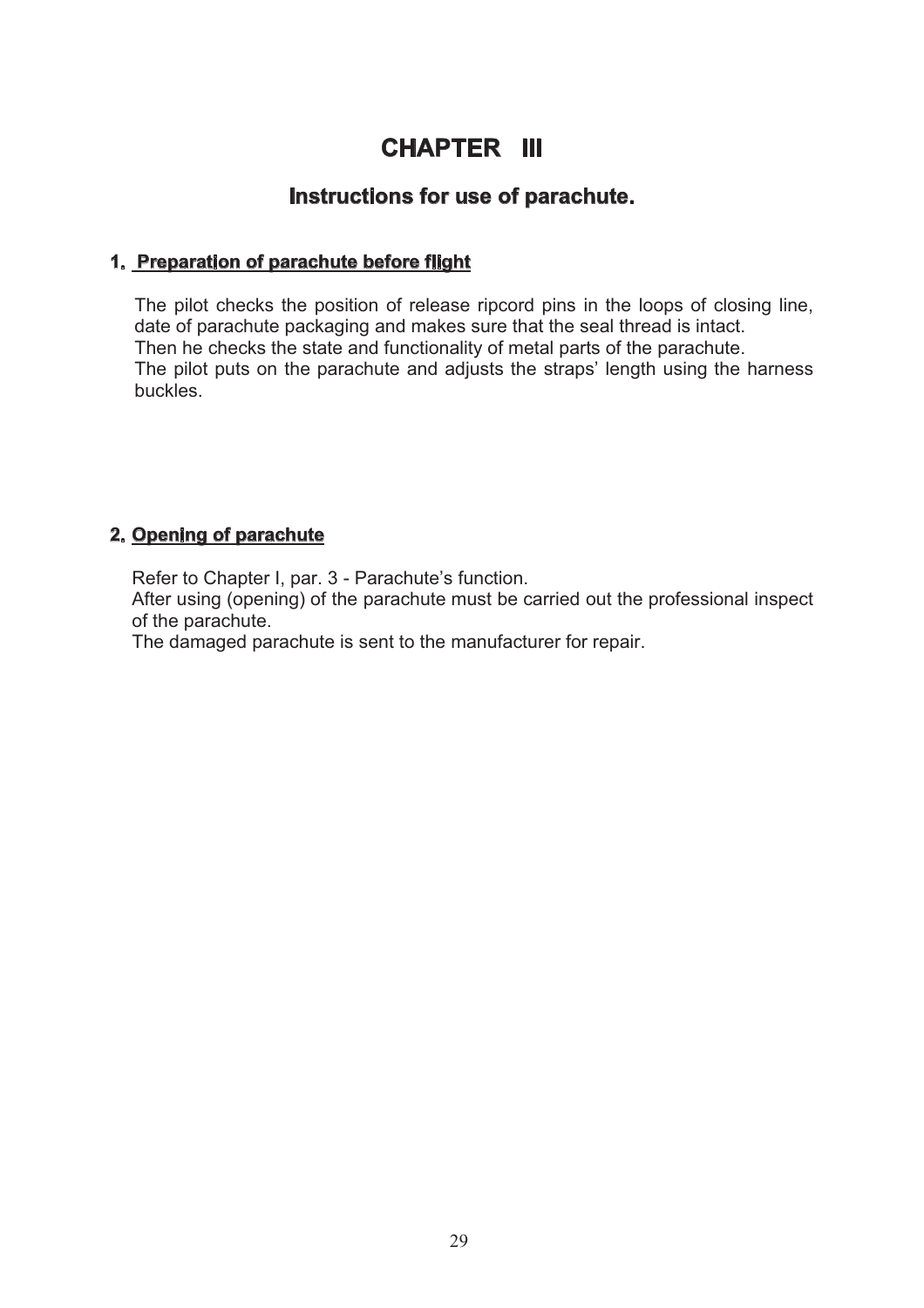## **CH A P T E R IV**

### **Storage and transportation of parachute**

#### **1. Preparation of parachute for storage**

Prior to storage the parachute should be ventilated, inspected, repaired and faulty components replaced. The parachute is stored packed in portable bag (for 365 days from last packing) or unpacked.

The unwrapped canopy is assembled by gores, the left half is foiled over the right half and the canopy is rolled up from the apex to the lower edge. The suspension lines are chain-braided. The parachute is stowed in portable bag so that the back pad of the parachute pack with registration number faced up. The parachute logbook is stored into the pocket on the portable bag.

#### **2. Storage of parachute**

The parachute is stored in shelves in dry, dark and air-conditioned room. The distance of the bottom shelf from the floor should be at least 0,15 m, distance of the shelf from wall at least 0,5 m and min. 1m from a heater. If the parachute is stored for a long time, it should be ventilated for min. 24 hours at least once in 365 days. The parachute is ventilated in a shaded place. It should not be exposed to strong sun light.

The date of ventilation should be entered in the parachute log-book.

Rooms for storing of the parachutes should be free from oils, acids, diluents and other chemicals and metal objects not pertaining to the parachute. The following conditions should be observed in the storing room:

| daily temperature       | $+14$ to $+24^{\circ}$ C |
|-------------------------|--------------------------|
| daily relative humidity | 35 to 73 %               |

#### **3. Transportation of parachute**

- 3.1. The parachutes in operational conditions are transported in portable bags aboard the plane or in covered (canvassed) trucks.
- 3.2. In other cases the parachutes are transported unpacked in portable bags stowed in cardboards, boxes, transport cases or containers. The containers should have smooth and clean interior. Wall should be lined with wrapping paper.
- 3.3. The parachute stowed in cardboards, boxes or containers should be transported in covered transportation means.
- 3.4. The special conditions of parachutes' transportation should be specified in special order.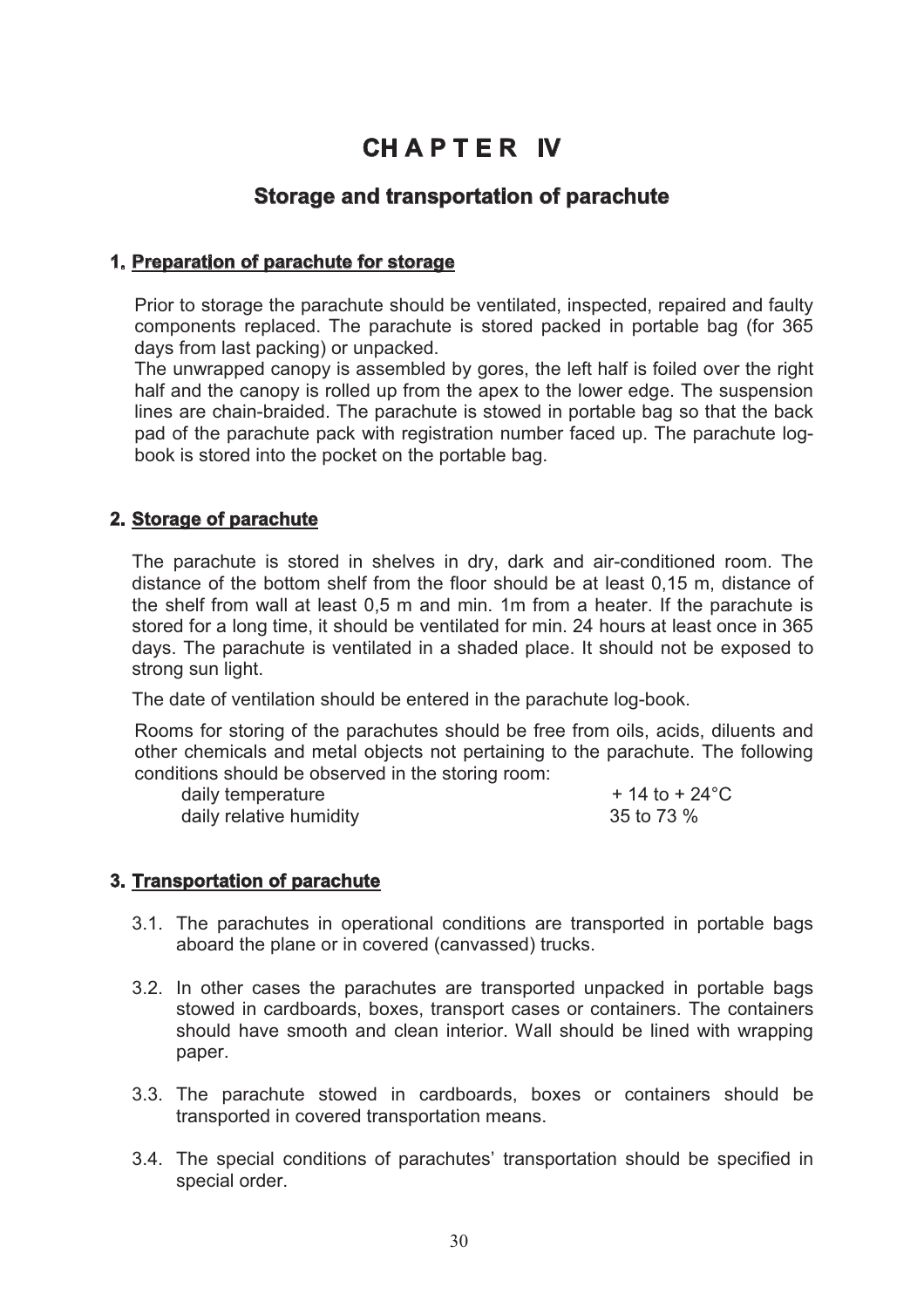## **CH A P T E R V**

## **Parachute's repair at the user**

#### **1. The user can carry out the following repairs:**

- 1.1.Sewing of the patches on the fabric, edgings, webbings
- 1.2.Complementary stitches on the damaged sewing
- 1.3.Replacement of hooks and loop fasteners and rings

#### 1.1.Sewing of the patches on the fabric, edgings, webbings

a) sewing of the patches on fabric (referring to all parts of the parachute):

- repair of the damaged fabric (fracture, burn) is carried out with the sewing of one- sided or two-sided patch on the injured place from the same kind of material as the damaged material is
- the patches can be in the shape of square or rectangular and after sewing the minimal dimensions 30x30 mm or 30 x 60 mm, max. allowable dimension after sewing 250x250 mm
- stitched patch mustn't deform the basic fabric
- stitched patch must overlap the twice greater surface than the damaged cart is. The warp and weft direction of the patch must agree with the warp and weft direction of the basic material
- if the damage is in the direction that is shorter than 20 mm from the stitch the patch for the repair must be sewn into the stitch (scheme No. 1)
- sewing of the patch with cutting out (scheme No. 2)
- the ending of patch's sewing must overlap min. 20 mm over the begin of the patch's sewing at the patch sewn-in stitch (scheme 1) the stitch's interruption must be reinforced with the stitching in length min. 75 mm in every side
- by sewing the two-sided patch (scheme 3) at first the patch from the inner side is sewn with the folding of the patch's edges' min 10 mm
- after sewing from the inner side the patch is sewn from outside. The patch's edges are folded min 10 mm. The outside patch should be have the dimensions about 15 mm greater than the inside patch
- the patches are sewn with sewing threads BONDED/VENUS No. 40
- the number of patches is not limited; Decision on number of patches is left to the body carrying out repairs and to the body carrying out the use certification
- if there are too much patches in one place or if the damage is greater than 1/3 of gore's surface it is necessary to send the parachute for the repair
- the one-sided patch can be sewn by hand
- only the patches from outsider are sewn on the parachute pack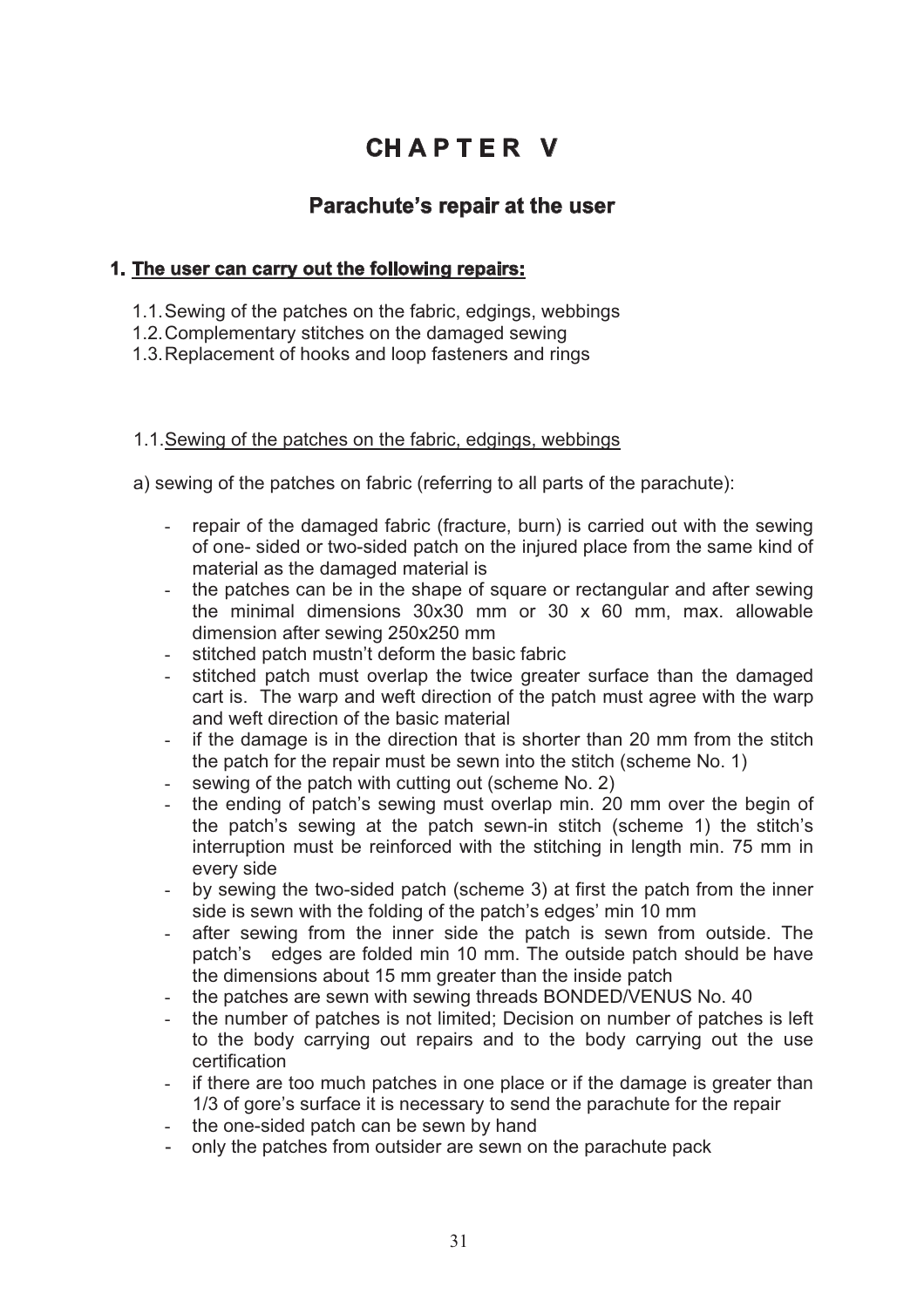- b) stitching of the patch on the webbings and edgings (referring to all parts of parachute) . scheme No. 4:
	- repair of the damaged edgings (fracture, burn, etc.) is carried out with stitching of the patch from the same kind of material
	- min. length of the patch after stitching must be 100 mm, its max. length 250 mm
	- the sewn-in patch must overlap min 50 mm into every side of damaged part
	- the sewn-in patch must not deform stitched basic edgings
	- the patch is sewn in the face, if it is not possible to sew the patch at allowable dimensions, the parachute will send to the repair
	- the patch's sewing will carry out by stitching with the single- or double -needle sewing machine. The edgings' ends are folded 10 - 20mm. The ending of patch's sewing must overlap 75 mm over the patch:
	- it is permitted to sew the patch by hand
	- the number of patches is not limited; Decision on number of patches is left to the body carrying out repairs and to the body carrying out the use certification
	- if there are greater number of the patches it is necessary to change the damaged parachute.The parachute will send to the repair,
	- the patches stitching is carried out with sewing threads BONDED/VENUS No. 40.

#### 1.2.Complementary stitches on damaged sewing, scheme No.5

- the interrupted stitch (breakage) is corrected with the complementary stitch
- the complementary stitch must overlap min 75 mm into every side from the damaged place
- the complementary stitches are carried out with sewing threads BONDED/VENUS No. 40

#### 1.3.Replacement of the book and loop fastener and rings

- the damaged, teared or separated hook and loop fasteners will be replaced, the new one must bo of the' same length as the origin, The stitching is carried out with sewing threads BONDED/VENUS No. 40
- the damaged, feared out or absented rings will replace with stringing of the new ring of the same kind, If the fabric is teared in the position of the ring the two-sided patch is stitched before the striking,
- the damaged or broken rubber tent rings will replace with new rings of the same size.

#### **2. Number of stitches by the sewing at individual kinds of threads**

- sewing threads BONDED/VENUS No. 60 30 35 stitches in 100 mm
- sewing threads BONDED/VENUS No. 40 25 30 stitches in 100 mm
- at lattice stitch 30 35 steps in 100 mm
-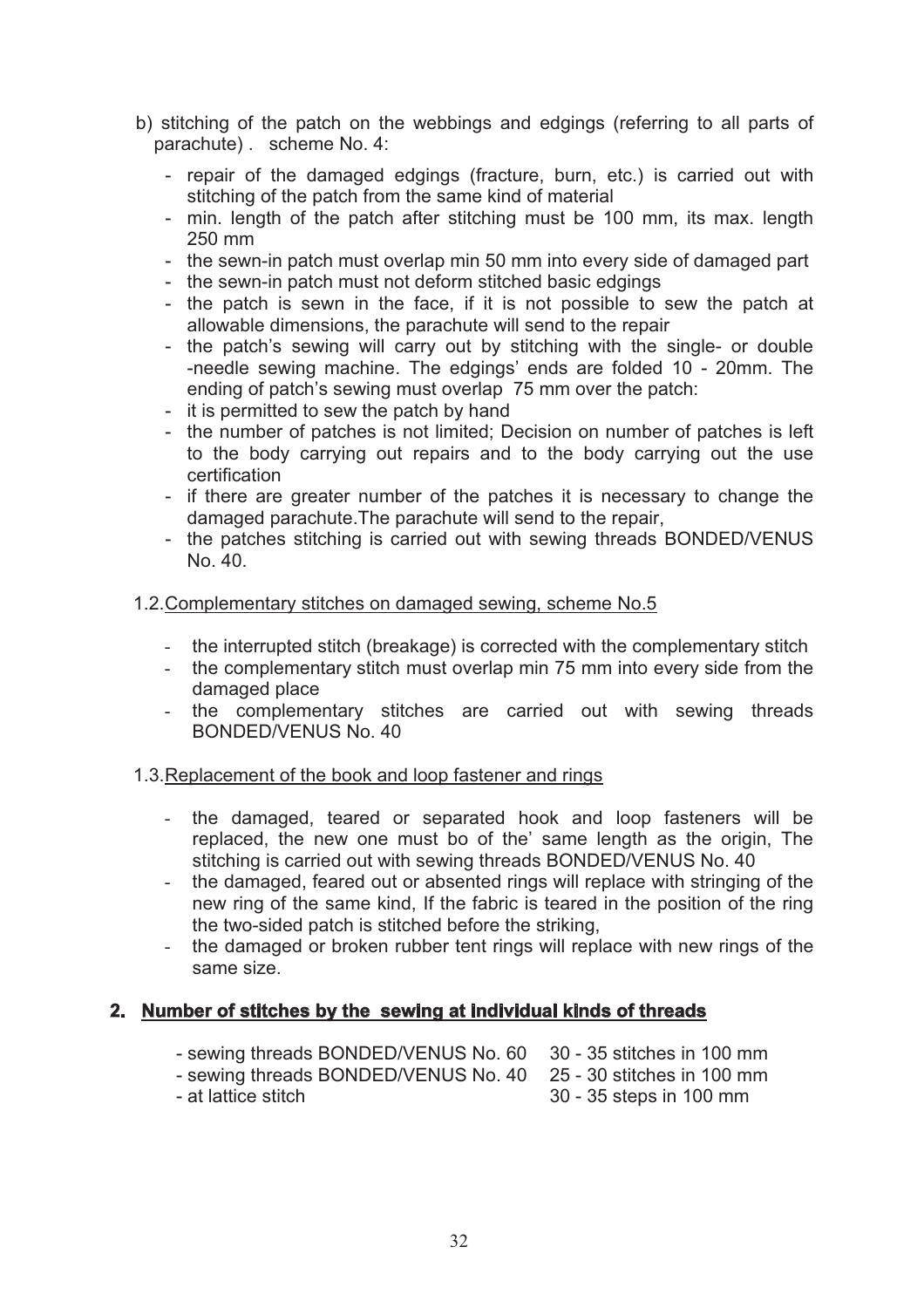|                              | Manufacturer                                                                                                                                                                                                                                                                                                                | Standard                          | Strength (N)                     | Elong $(\%)$           | Air.     | (1)                      |
|------------------------------|-----------------------------------------------------------------------------------------------------------------------------------------------------------------------------------------------------------------------------------------------------------------------------------------------------------------------------|-----------------------------------|----------------------------------|------------------------|----------|--------------------------|
|                              |                                                                                                                                                                                                                                                                                                                             |                                   |                                  | warp/weft              | perm.    | max.                     |
|                              |                                                                                                                                                                                                                                                                                                                             |                                   |                                  |                        |          |                          |
| <b>UTT 38866</b>             | 05100410160                                                                                                                                                                                                                                                                                                                 | Instruction QS 03/02, PIA-C-44378 | 400/325                          | 20till40/20till40      |          | 15                       |
| <b>UTT 38960</b>             | 05100710120                                                                                                                                                                                                                                                                                                                 | Instruction QS 03/02, MIL-C-7020  | 370/370                          |                        | 200 till |                          |
|                              |                                                                                                                                                                                                                                                                                                                             |                                   |                                  |                        |          |                          |
| <b>UZARON UNI ZA1 PRINT</b>  | 01300100140                                                                                                                                                                                                                                                                                                                 | PN 012823/051/80/80               |                                  | 44till63/37till54      |          |                          |
| <b>Lining and trimming</b>   |                                                                                                                                                                                                                                                                                                                             |                                   |                                  |                        |          |                          |
| Harness PAD 45 mm            | 02200370045                                                                                                                                                                                                                                                                                                                 | PN 99301                          | 23.000                           | 45                     |          |                          |
| Harness PAD 9886-1           | 06200800044                                                                                                                                                                                                                                                                                                                 |                                   | 27.500                           | 65                     |          |                          |
| Webbing PAD 13 mm            | 02100210013                                                                                                                                                                                                                                                                                                                 | PN45192162-037/80/92              | 700                              | 30                     |          |                          |
| Webbing PAD 15 mm            | 02100410015                                                                                                                                                                                                                                                                                                                 | PN45192162-037/80/92              | 1.100                            | 30                     |          |                          |
| Webbing PAD 20 mm            | 02100870020                                                                                                                                                                                                                                                                                                                 | PN45192162-037/80/92              | 500                              | 30                     |          |                          |
| Webbing PAD 25 mm            | 02100310025                                                                                                                                                                                                                                                                                                                 | PN45192162-037/80/92              | 2.000                            | 40                     |          |                          |
| Webbing PAD 43 mm            | 02100669043                                                                                                                                                                                                                                                                                                                 | PN45192162-037/80/92              | 5.000                            | 40                     |          |                          |
| Hook and loop lower          | 02400270020                                                                                                                                                                                                                                                                                                                 | PN44569599-028/80/04              |                                  |                        |          |                          |
| Hook and loop upper          | 02400170020                                                                                                                                                                                                                                                                                                                 | PN44569599-028/80/04              |                                  |                        |          |                          |
| Support harness - vesicle    | 02201410015                                                                                                                                                                                                                                                                                                                 | PN 45192162/037/80/92             | 6.500                            | 30                     |          |                          |
| Sew.threads BONDED No. 10    | 02600400010                                                                                                                                                                                                                                                                                                                 |                                   | 195                              | 22 till 30             |          |                          |
|                              | 02600400060                                                                                                                                                                                                                                                                                                                 |                                   | 30                               | 14 till 26             |          |                          |
|                              | 02600400040                                                                                                                                                                                                                                                                                                                 | $\overline{\phantom{a}}$          | 44                               | 14 till 28             |          |                          |
| Sew.threads PES-SYNTON No.40 | 02600770040                                                                                                                                                                                                                                                                                                                 | $\overline{\phantom{a}}$          | 42                               | 16,5 till 21           |          |                          |
| <b>Metal</b>                 |                                                                                                                                                                                                                                                                                                                             |                                   |                                  |                        |          |                          |
| Bushing brass S 7690-0       | 07320000000                                                                                                                                                                                                                                                                                                                 |                                   |                                  |                        |          |                          |
| Bushing nickel 070113.10     | 03300601000                                                                                                                                                                                                                                                                                                                 |                                   |                                  |                        |          |                          |
|                              | <b>Upper material</b><br>Sew.threads BONDED/VENUS No.60<br>Sew.threads BONDED/VENUS No.40<br>Material Control of Latin Control of Department of the Control of the Control of the Control of the Control of the Control of the Control of the Control of the Control of the Control of the Control of the Control of the Co | business item                     | Instruction QS 03/02, MIL-W-4088 | warp/weft<br>1800/1750 |          | 20till30/20till30<br>300 |

### **List of material for the parachute´s repair, mechanical – physical propertis of materials**

Note for table: PAD = polyamid

 For repair of parachute can be used similar material whose mechanical – physical values corresponding with in table mentioned materials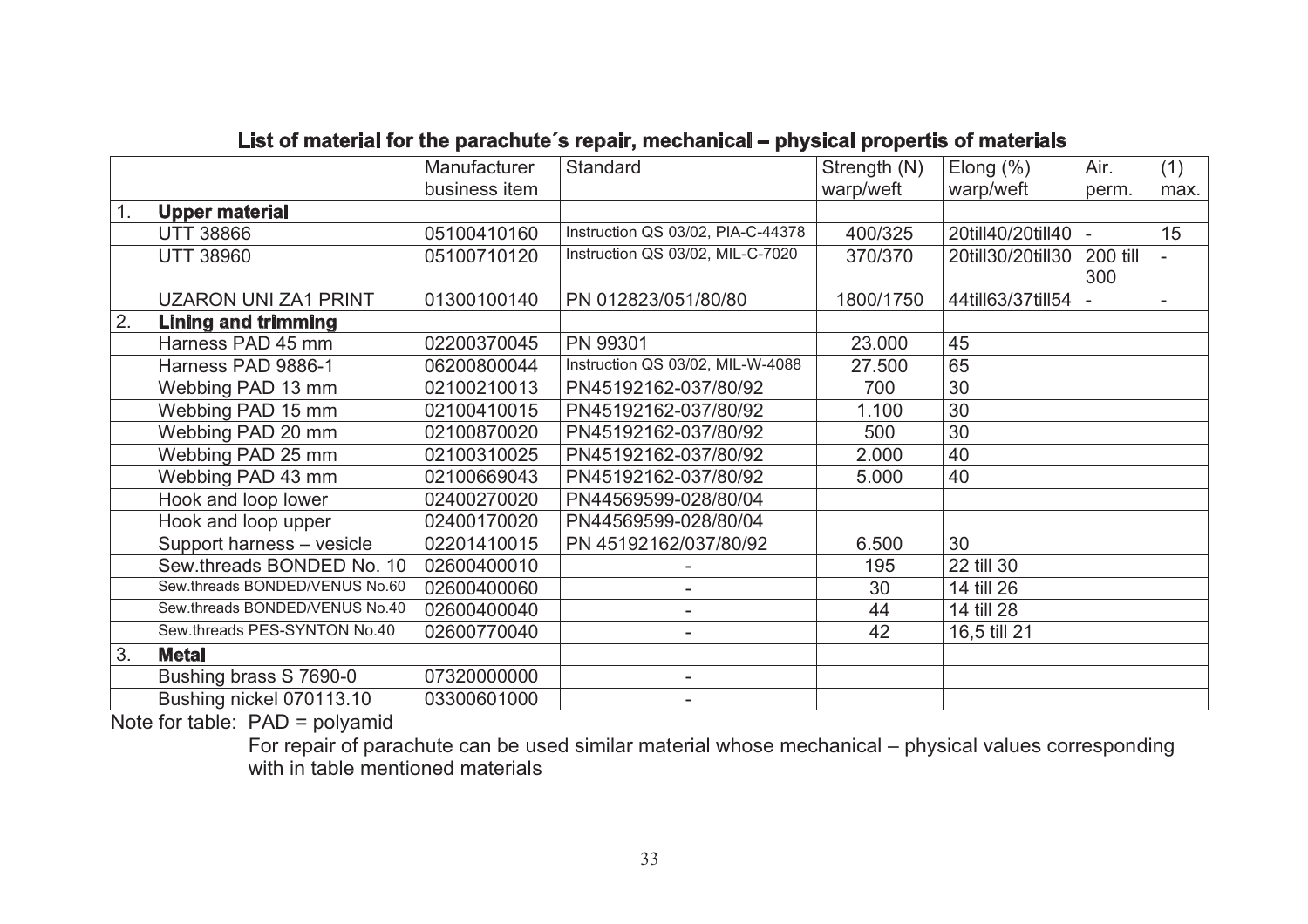$\overline{A}$ Ğ, 15  $75$  $\mathcal{F}\mathcal{F}$ 

**THE PATCH IN SEAM**

Cut  $A - A$ 

![](_page_37_Figure_4.jpeg)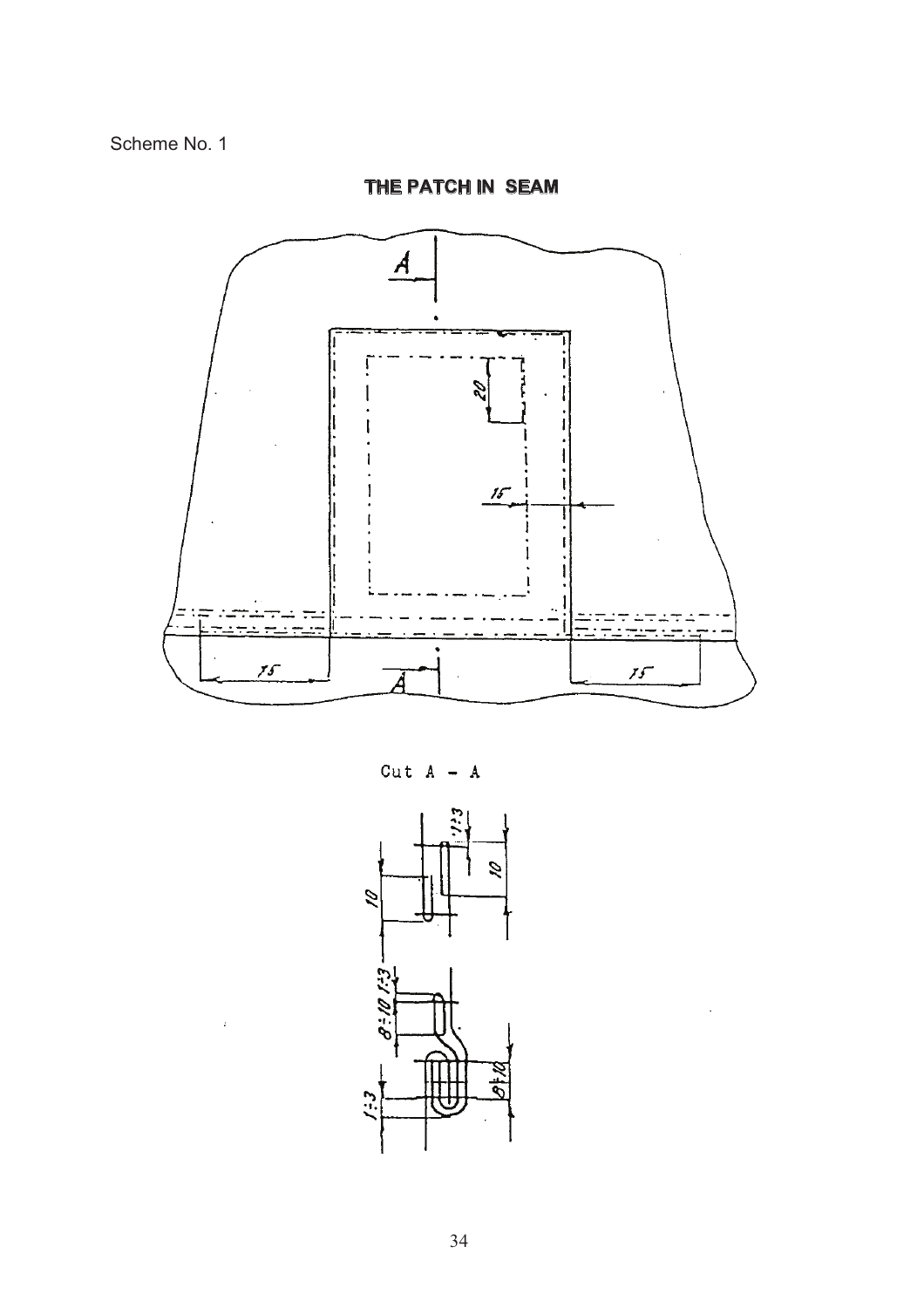#### **DOUBLE PATCH WITHOUT FABRIC´S CUTTING OUT**

![](_page_38_Figure_2.jpeg)

DOUBLE PATCH WITHOUT FABRIC'S CUTTING OUT

![](_page_38_Figure_4.jpeg)

## PATCH WITH CUTTING OUT OF DAMAGED FABRIC

![](_page_38_Figure_6.jpeg)

![](_page_38_Figure_7.jpeg)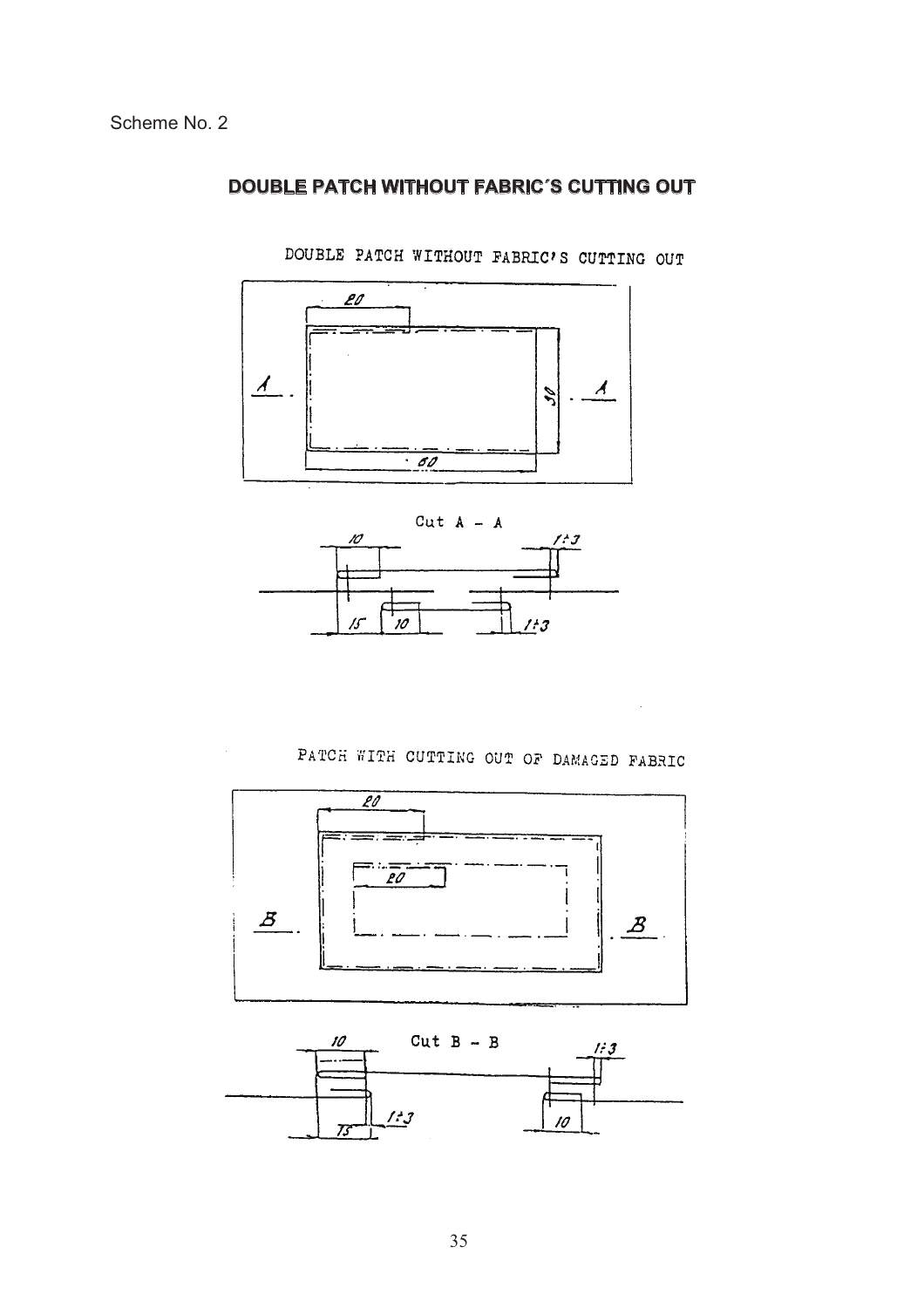PATCH SEWN-IN BY HAND

 $\overline{\mathcal{L}}$ 

![](_page_39_Figure_3.jpeg)

one-sided patches

two-sided patches

![](_page_39_Figure_6.jpeg)

 $\mathcal{L}$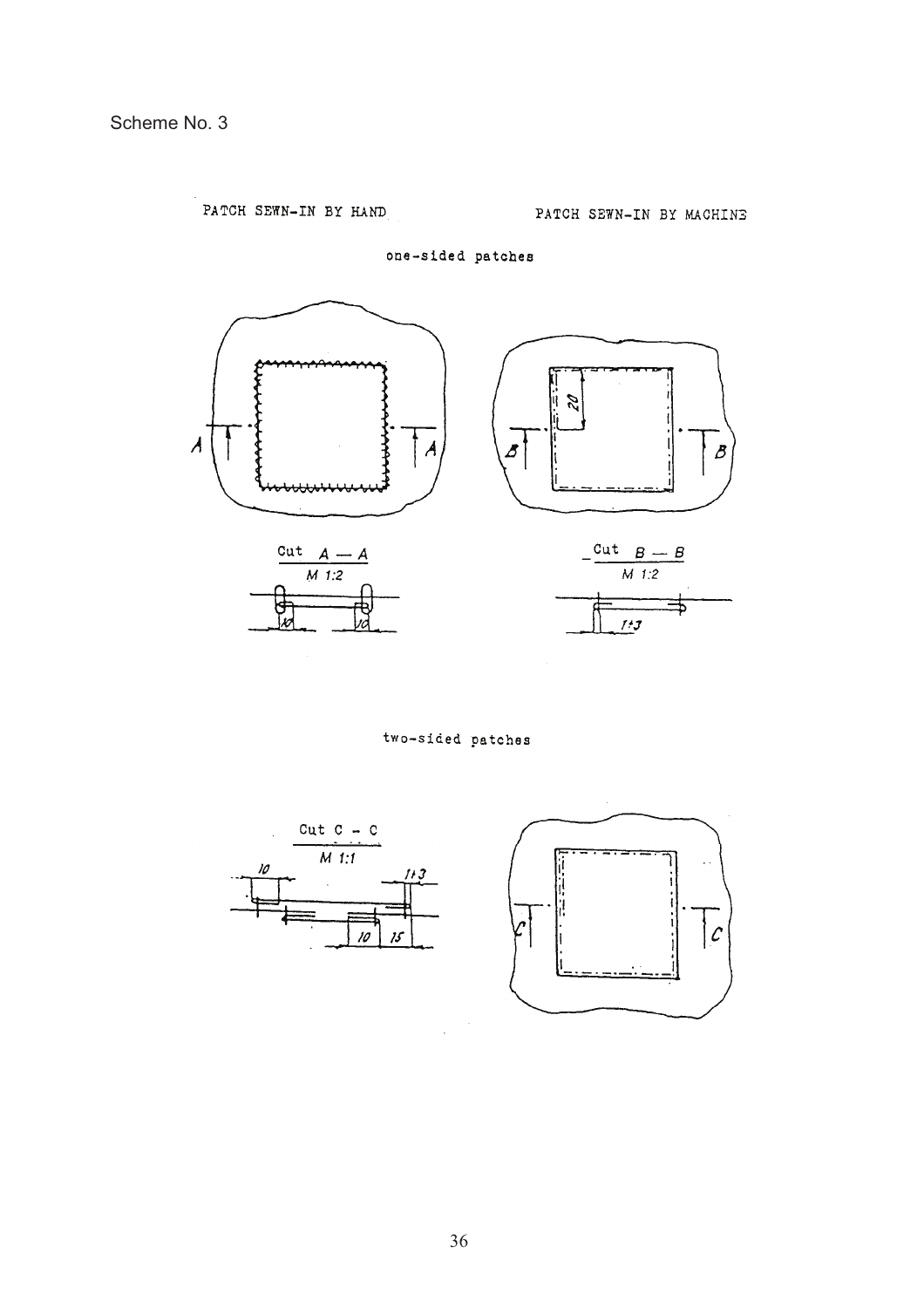Scheme No. 4

PATCH ON WEBBING

![](_page_40_Figure_2.jpeg)

![](_page_40_Figure_3.jpeg)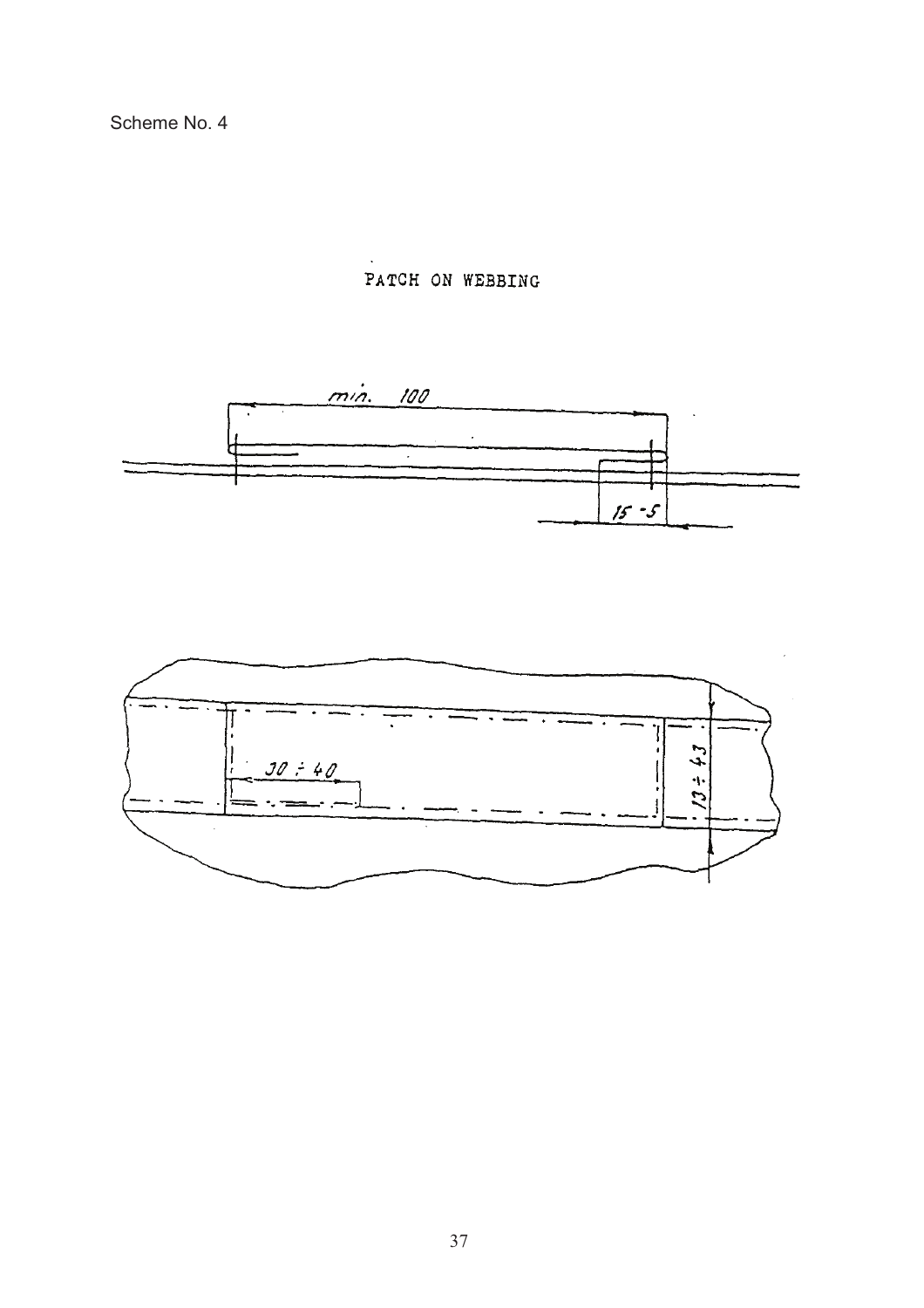STITCHING WITH COMPLEMENTARY STITCHES IN THE CASE OF BREAKING AND WRONG STITCHES

![](_page_41_Figure_2.jpeg)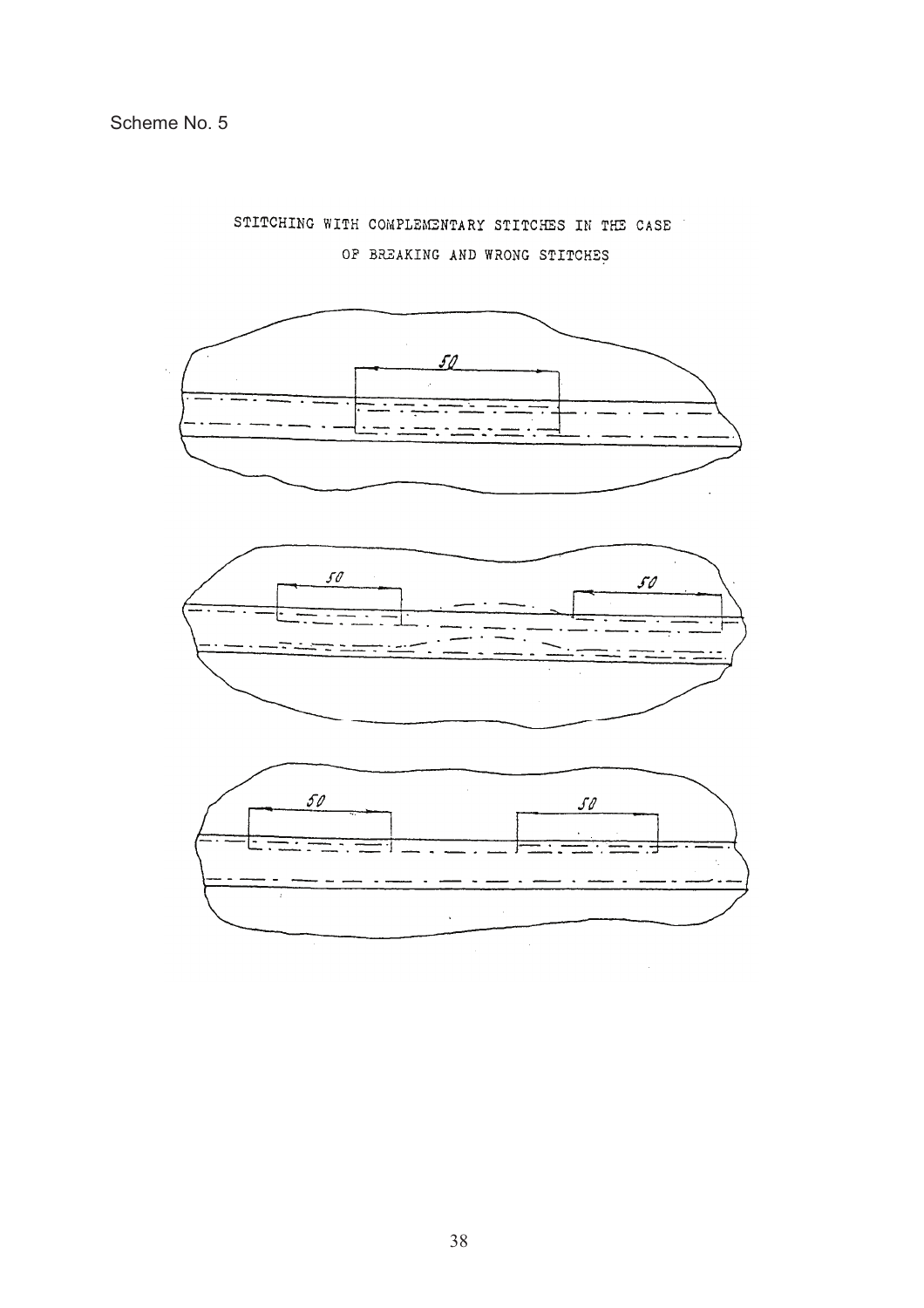## **Performance of the label with emergency parachute ATL-88/98-S-1**

| MarS a.s.<br>Manufacturer<br>Okružní II. čp. 239<br>569 43 Jevíčko, Czech Republic<br><b>Article Designation</b><br>Pilot rescue parachute<br>Type Designation<br>ATL-88/98-S-1<br>ETSO Authorisation: EASA.210.1011 Rev.A<br>Part number<br>Part No.:<br>Serial number<br>Serial No.:<br>Date:<br>Manufacturing date |                                  |
|-----------------------------------------------------------------------------------------------------------------------------------------------------------------------------------------------------------------------------------------------------------------------------------------------------------------------|----------------------------------|
|                                                                                                                                                                                                                                                                                                                       |                                  |
|                                                                                                                                                                                                                                                                                                                       |                                  |
|                                                                                                                                                                                                                                                                                                                       |                                  |
|                                                                                                                                                                                                                                                                                                                       | <b>ETSO Authorization number</b> |
|                                                                                                                                                                                                                                                                                                                       |                                  |
|                                                                                                                                                                                                                                                                                                                       |                                  |
|                                                                                                                                                                                                                                                                                                                       |                                  |
|                                                                                                                                                                                                                                                                                                                       |                                  |
| This parachute is limited to use<br>by persons up to 115 kg (254 lb)<br>fully equipped, and up to 277,8 km.h <sup>-1</sup><br>(150 kt EAS) at pack opening.<br><b>Product limiting</b>                                                                                                                                |                                  |